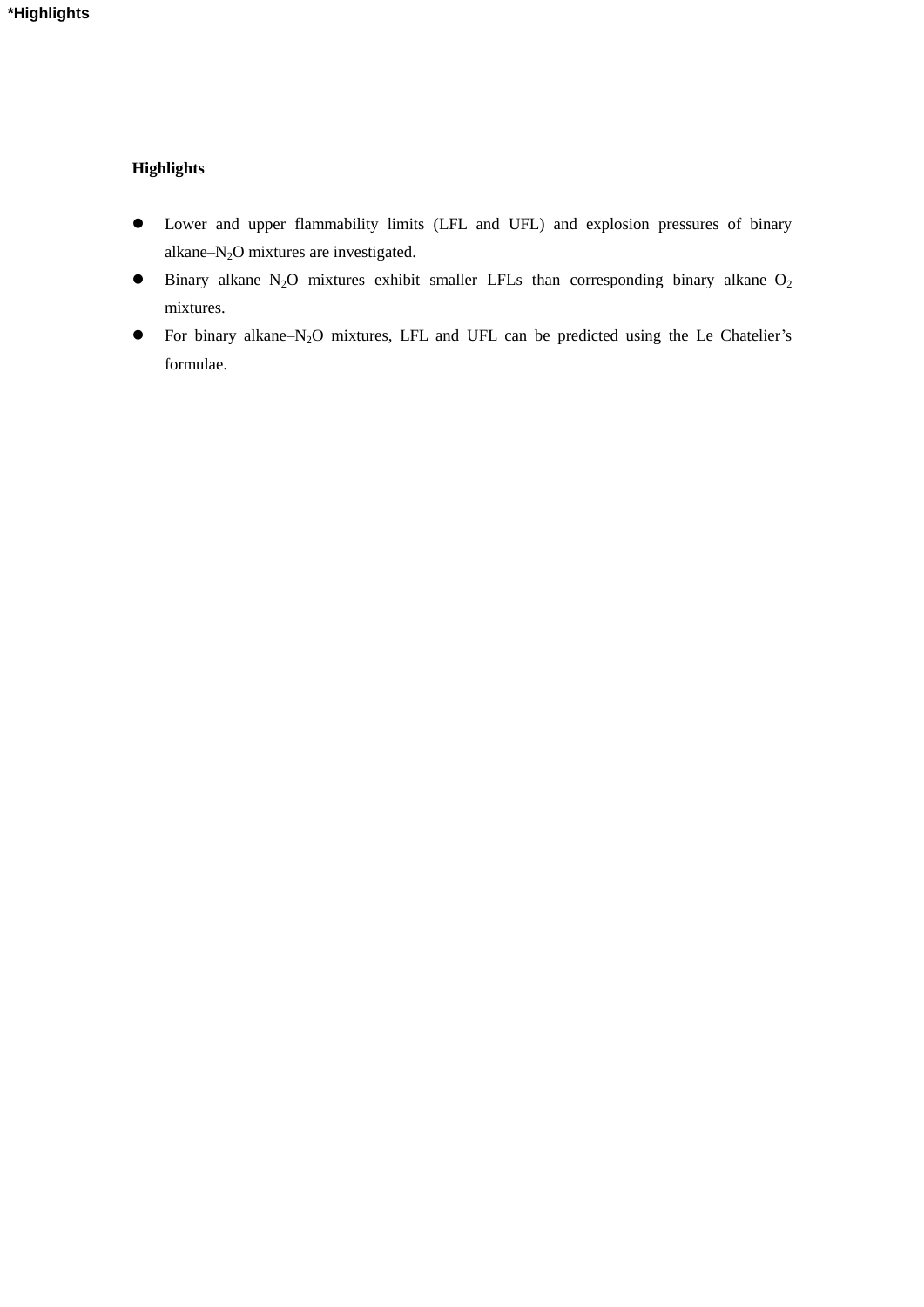| $\mathbf{1}$     |                             | Flammability limits, explosion pressures, and applicability of Le Chatelier's rule to binary al-                       |
|------------------|-----------------------------|------------------------------------------------------------------------------------------------------------------------|
| $\overline{2}$   | kane-nitrous oxide mixtures |                                                                                                                        |
| 3                |                             |                                                                                                                        |
| $\overline{4}$   |                             | Yusuke Koshiba <sup>a, *</sup> , Takashi Hasegawa <sup>b</sup> , Bongchan Kim <sup>b</sup> , Hideo Ohtani <sup>c</sup> |
| $\sqrt{5}$       |                             |                                                                                                                        |
| $\boldsymbol{6}$ |                             | <sup>a</sup> Department of Materials Science and Chemical Engineering, Faculty of Engineering, Yokohama                |
| $\tau$           |                             | National University, 79-5 Tokiwadai, Hodogaya-ku, Yokohama 240-8501, Japan                                             |
| $\,8\,$          |                             | <sup>b</sup> Department of Risk Management, Graduate school of Environmental and Information Sciences,                 |
| 9                |                             | Yokohama National University, 79-7 Tokiwadai, Hodogaya-ku, Yokohama 240-8501, Japan                                    |
| 10               |                             | <sup>c</sup> Department of Safety Management, Faculty of Environmental and Information Sciences, Yoko-                 |
| 11               |                             | hama National University, 79-7 Tokiwadai, Hodogaya-ku, Yokohama 240-8501, Japan                                        |
| 12               |                             |                                                                                                                        |
| 13               | * Corresponding author      | Telephone number: +81 45 339 3985                                                                                      |
| 14               |                             | Fax number: +81 45 339 3985                                                                                            |
| 15               |                             | E-mail address: ykoshiba@ynu.ac.jp, koshiba-yusuke-xm@ynu.ac.jp                                                        |
| 16               |                             | Complete postal address: 79-5 Tokiwadai, Hodogaya-ku, Yokohama                                                         |
| 17               |                             | 240-8501, Japan                                                                                                        |
| 18               |                             |                                                                                                                        |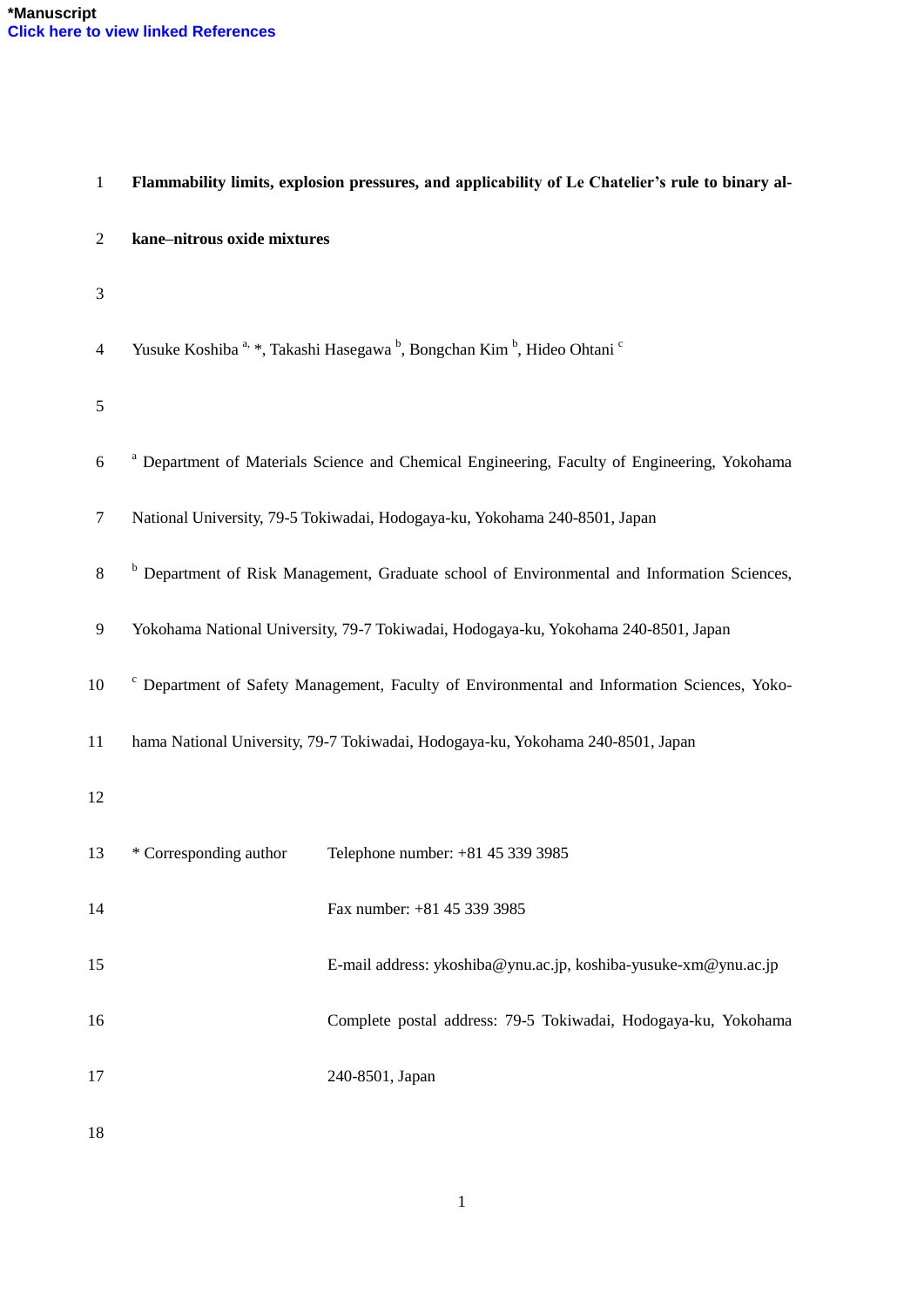## **Abstract**

| $\sqrt{2}$       | investigates<br>flammability<br>explosion<br>This<br>study<br>the<br>limits<br>and<br>of<br>al-<br>pressures                                                                                                         |
|------------------|----------------------------------------------------------------------------------------------------------------------------------------------------------------------------------------------------------------------|
| 3                | kane–alkane–nitrous-oxide (N <sub>2</sub> O) mixtures and corresponding alkane–alkane–O <sub>2</sub> mixtures at an ini-                                                                                             |
| $\overline{4}$   | tial pressure of 101.3 kPa and an initial temperature of approximately 20 °C. In addition, the present                                                                                                               |
| 5                | study assesses whether Le Chatelier's rule holds for binary alkane mixtures in $N_2O$ . In this study,                                                                                                               |
| $\boldsymbol{6}$ | methane (CH <sub>4</sub> ), ethane (C <sub>2</sub> H <sub>6</sub> ), propane (C <sub>3</sub> H <sub>8</sub> ), n-butane (C <sub>4</sub> H <sub>10</sub> ), and n-pentane (C <sub>5</sub> H <sub>12</sub> ) were used |
| 7                | as fuels. The results clearly indicated that the lower and upper flammability limits of binary al-                                                                                                                   |
| $\,8\,$          | kane– $N_2O$ mixtures are smaller than those of the corresponding binary alkane– $O_2$ mixtures. Fur-                                                                                                                |
| 9                | thermore, Le Chatelier's formula successfully predicted the lower and upper flammability limits of                                                                                                                   |
| 10               | binary alkane mixtures in $N_2O$ .                                                                                                                                                                                   |
| 11               |                                                                                                                                                                                                                      |
| 12               | Keywords: Nitrous oxide, Flammability limit, Explosion pressure, Le Chatelier's rule, Gas explosion,                                                                                                                 |
| 13               | Alkane                                                                                                                                                                                                               |
| 14               |                                                                                                                                                                                                                      |
| 15               |                                                                                                                                                                                                                      |
| 16               |                                                                                                                                                                                                                      |
| 17               |                                                                                                                                                                                                                      |
| 18               |                                                                                                                                                                                                                      |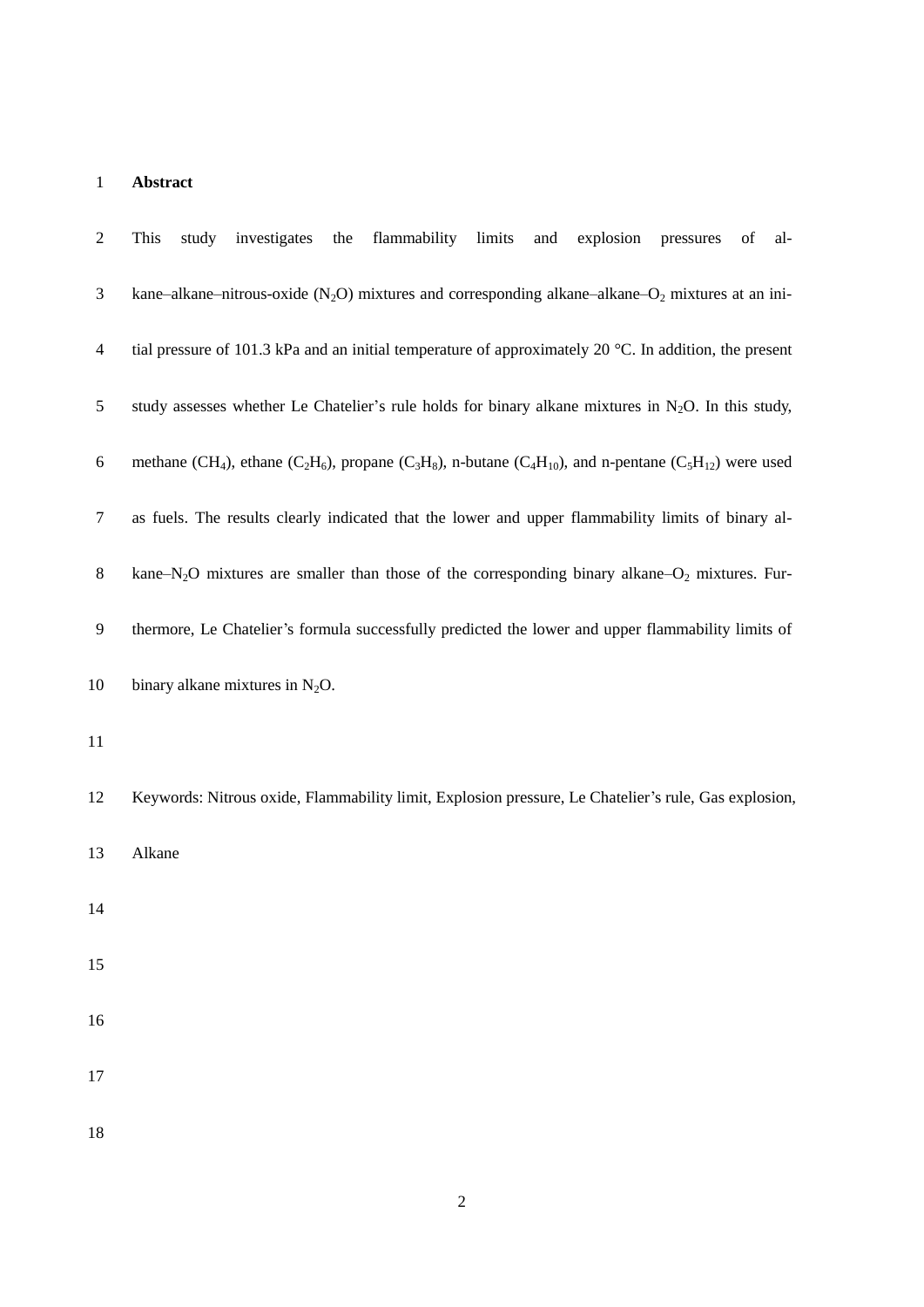## 2 **Abbreviations**

| 3      | $a_1 - a_7$             | Coefficients in the thermodynamic formulae                                                   |
|--------|-------------------------|----------------------------------------------------------------------------------------------|
| 4      | $AFT\,$                 | Adiabatic flame temperature (K)                                                              |
| 5      | $\cal C$                | Constant                                                                                     |
| 6      | $c_{\rm p}$             | Heat capacity at constant pressure $(J \text{ mol}^{-1} K^{-1})$                             |
| $\tau$ | $c_{p, k}$              | Heat capacity of product k at an adiabatic flame temperature $(J \text{ mol}^{-1} K^{-1})$   |
| $8\,$  | $c_{\rm p, \ total}$    | Heat capacity for the total product at an adiabatic flame temperature $(J \text{ mol}^{-1})$ |
| 9      | $K^{-1}$ )              |                                                                                              |
| 10     | H                       | Enthalpy $(J \text{ mol}^{-1})$                                                              |
| 11     | $\Delta H_{\rm i}$      | Combustion enthalpy of fuel, $i$ (kJ mol <sup>-1</sup> )                                     |
| 12     | $\Delta H_{\text{N2O}}$ | Decomposition enthalpy of nitrous oxide $(kJ \text{ mol}^{-1})$                              |
| 13     | $K_{\rm G}$             | Deflagration index (bar m $s^{-1}$ )                                                         |
| 14     | ${\it LFL}$             | Lower flammability limit (vol%)                                                              |
| 15     | $LFL_T$                 | Lower flammability limit at a given temperature (vol%)                                       |
| 16     | $LFL_{T0}$              | Lower flammability limit at ambient temperature (vol%)                                       |
| 17     | $\boldsymbol{n}$        | Number of fuels                                                                              |
| 18     | $\boldsymbol{P}$        | Explosion pressure (MPa)                                                                     |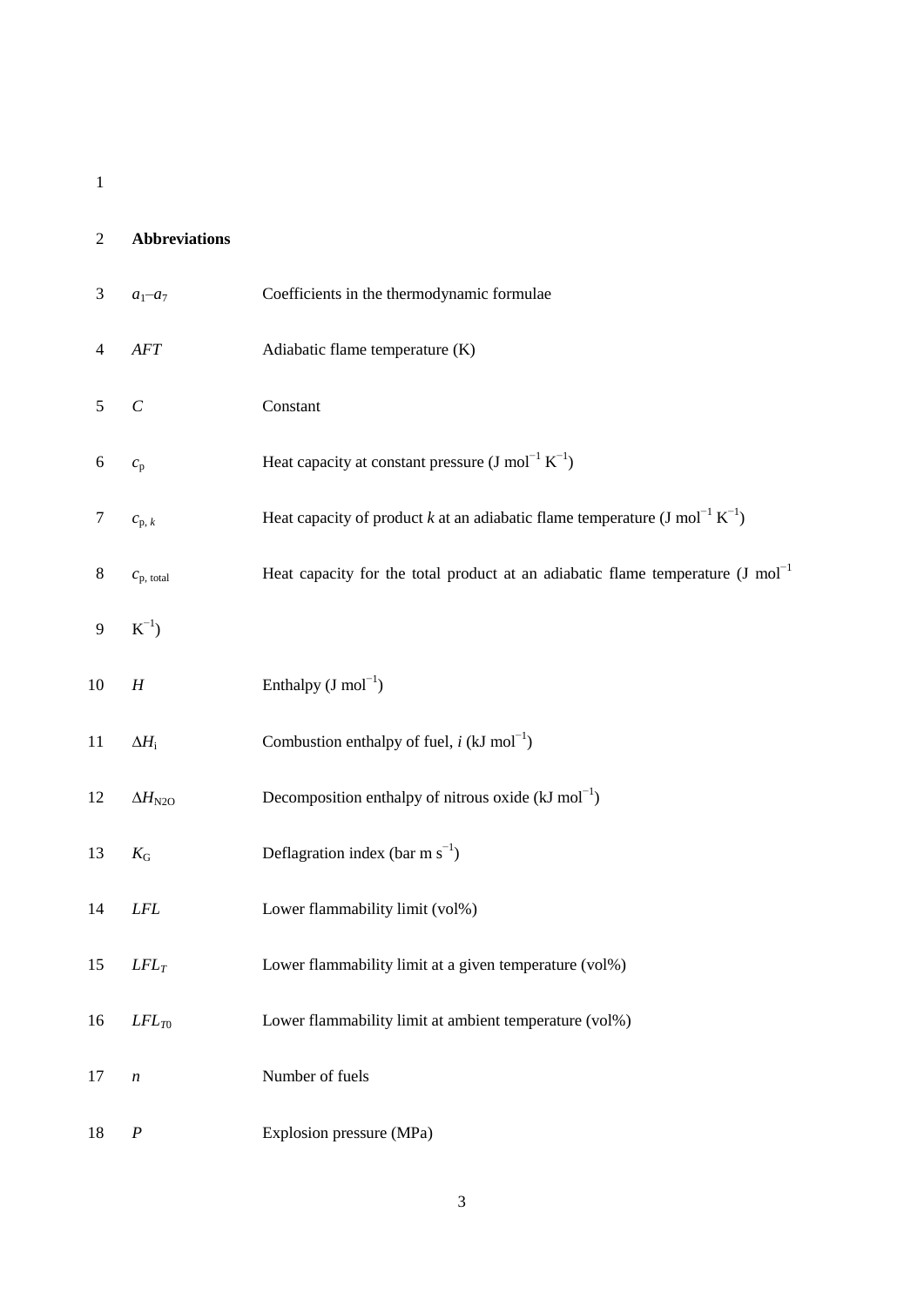| $\mathbf{1}$   | $\boldsymbol{p}$ | Pressure (Pa)                                                         |
|----------------|------------------|-----------------------------------------------------------------------|
| $\overline{2}$ | $\cal R$         | Gas constant $(J \text{ mol}^{-1} K^{-1})$                            |
| $\mathfrak{Z}$ | $\boldsymbol{S}$ | Entropy (J mol <sup>-1</sup> $K^{-1}$ )                               |
| $\overline{4}$ | $\cal T$         | Temperature (K)                                                       |
| $\mathfrak s$  | $\mathcal{T}_0$  | Ambient temperature (K)                                               |
| $\sqrt{6}$     | ${\it UFL}$      | Upper flammability limit (vol%)                                       |
| $\tau$         | $x_i$            | Mole fraction of flammable gas, $i$ , on a fuel basis (dimensionless) |
| $8\,$          | $[x_k]$          | Molar concentration of chemical species, $k \text{ (mol m}^{-3})$     |
| 9              | $y_k$            | Mole fraction of product, $k$ (dimensionless)                         |
| $10\,$         |                  |                                                                       |
| $11\,$         | Greek letters    |                                                                       |
| 12             | $\phi$           | Diameter (mm)                                                         |
| 13             |                  |                                                                       |
| 14             | Subscripts       |                                                                       |
| 15             | $\mathbf f$      | Fuel                                                                  |
| 16             | $\rm mix$        | Mixture                                                               |
| 17             |                  |                                                                       |
| 18             |                  |                                                                       |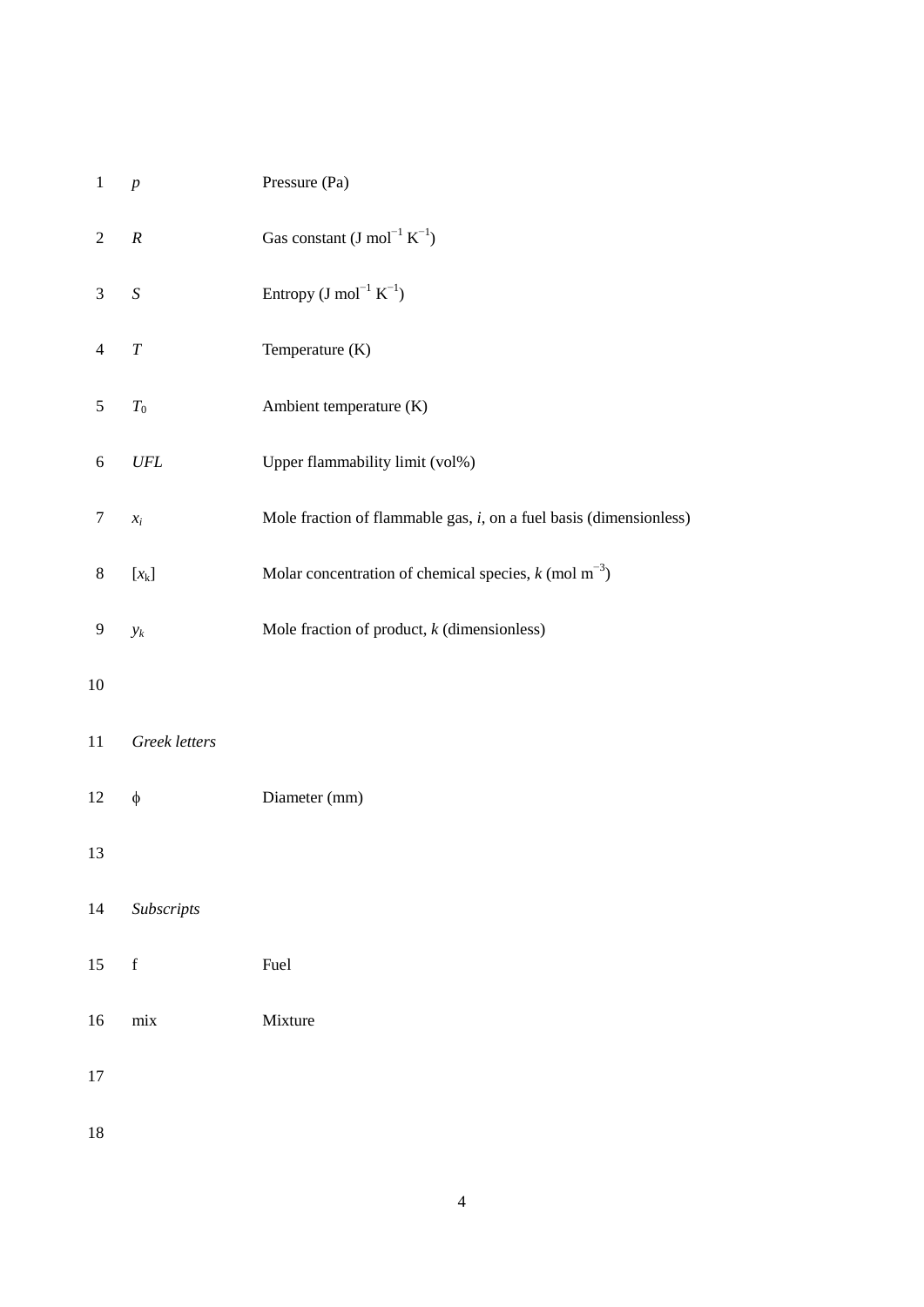- 
- 

## **1. Introduction**

 Chemical plants handling large amounts of flammable gases and liquids pose various risks (Pruph, 2016). Accidental explosions, fires, and chemical releases by the chemical industry may lead to cas- ualties, environmental damage, and huge economic loss (Li et al., 2015; Gant and Atkinson, 2011; CSB, 2007; Balasubramanian and Louvar, 2004; Wakakura and Iiduka, 1999); thus, such accidents must be prevented. In particular, severe explosion accidents at chemical plants tend to attract con- siderable public attention as they are highly publicized; this effect is known as the "social amplifica- tion of risk" (Slovic, 2011). The social amplification framework indicates that the public's adverse reactions and severe social impacts sometimes occur even if the risk events result in only minor consequences. Hence, gaining an insight into the explosive characteristics (e.g., flammability limits and explosion pressure) is of great help in ensuring safe operation. 15 A number of studies have reported the explosive characteristics of fuel–air and fuel– $O_2$  mixtures, including their lower and upper flammability limits (*LFL* and *UFL*, respectively) and their explosion pressures (*P*) (Britton, 2002; Pekalski et al., 2005). If the ignition energy is sufficient to initiate

flame propagation, the explosive characteristics generally depend on experimental conditions such as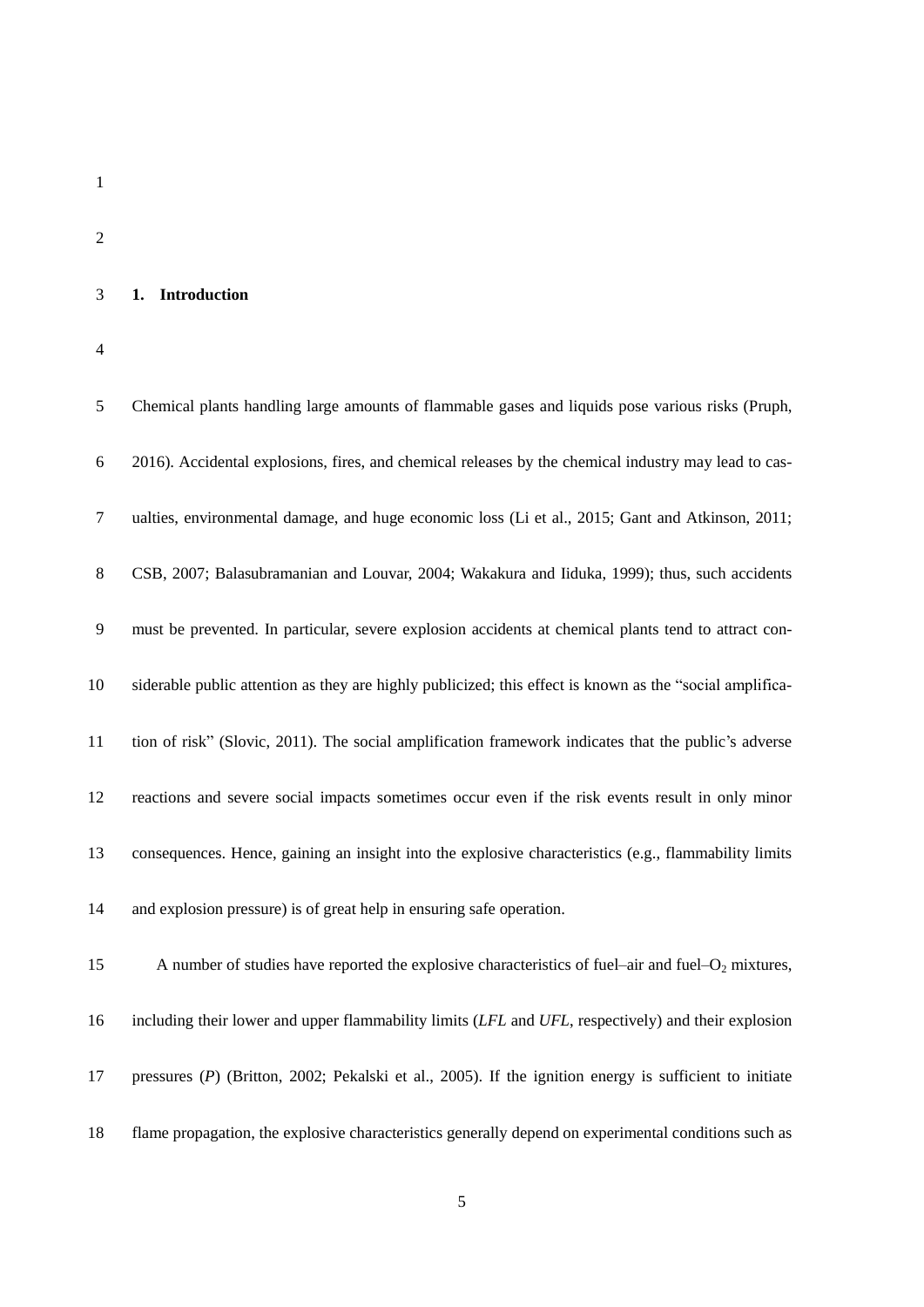initial temperature, initial pressure (Van den Schoor and Verplaetsen, 2006), vessel size and shape (Razus et al., 2009), and quiescent or turbulent conditions. Cashdollar et al. (2000) reported that the UFL value of a propane–air mixture in a 120 L chamber is slightly lower than that in a flammability 4 tube. Mashuga and Crowl (2000) revealed that deflagration index  $(K_G)$  values strongly depend on humidity. 6 Nitrous oxide  $(N_2O,$  also known as laughing gas) is a colorless gas under ambient conditions and has widely been used by industries as a nitriding and oxidizing gas (Imamura and Tokiwa, 2007; Bose et al., 2000). Unfortunately, some accidental explosions caused by nitrous oxide have been re- ported; for instance, a tank car explosion in the Netherlands injured 11 people and damaged the im- mediate surroundings (Sonnemans and Körvers, 2006), and a gas cylinder explosion in Japan killed two students and injured five people (Hirano, 2004). Such accidental explosions arise due to the na-12 ture of nitrous oxide, i.e., it is thermodynamically unstable and its decomposition to  $N_2$  and  $O_2$  read- ily commences at approximately 600 °C (Trogler, 1999) according to Eq. (1): 

$$
^{14}
$$

15 
$$
N_2O \to N_2 + \frac{1}{2}O_2
$$
,  $\Delta H_{N_2O} = -82.1$  kJ/mol, (1)

17 where  $\Delta H_{N2O}$  is the decomposition enthalpy of N<sub>2</sub>O.

To assess the risks of explosion, the estimation as well as point-by-point measurement of the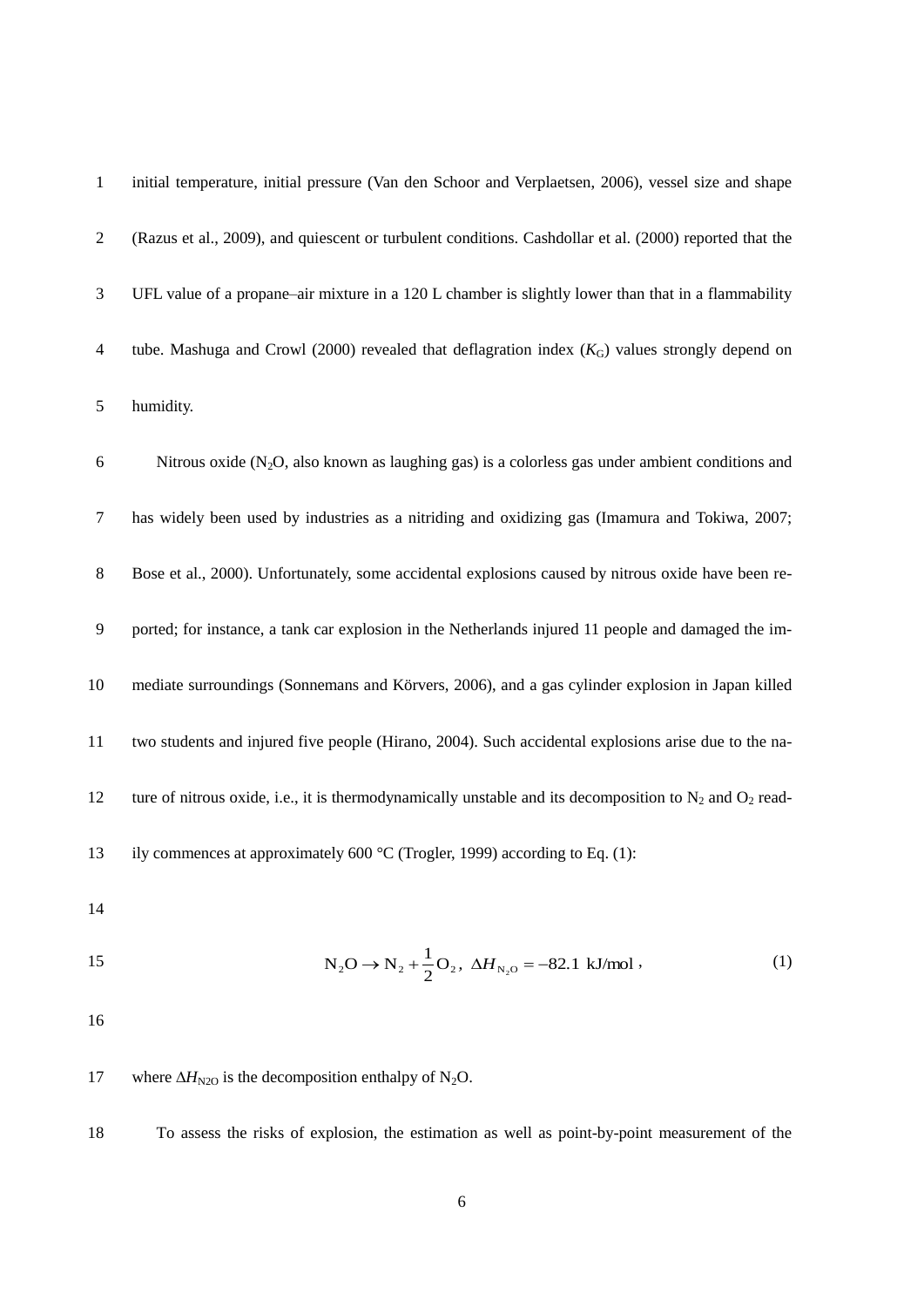1 flammability limits and explosion pressures of these mixtures is crucial. For fuel–air mixtures, Eq. (2) shows the relationship between the *LFL* and the enthalpy of combustion,  $\Delta H_i$ , for a fuel, *i*, based 3 on the Burgess–Wheeler law (Rowley et al., 2010): 4 *. LFL*  $H_i = \frac{C}{1.5}$ *i* 5  $\Delta H_i = \frac{C}{I E I}$ . (2) 6 7 where  $LFL_i$  is the LFL for fuel *i* and *C* is a constant. Here the total enthalpy of combustion of a mul-8 tiple-fuel mixture,  $\Delta H_{\text{mix}}$ , is given by 9  $\Delta H_{\text{mix}} = \sum x_i \Delta H_i,$  (3) 10 11 12 where  $x_i$  is the mole fraction of flammable gas *i* on a fuel basis. Here,  $x_i$  obeys the following equa-13 tion: 14 1  $\sum_{i=1}^n x_i =$ *n i*  $x_i = 1$ . (4) 15 16 17 Substituting Eq. (2) into Eq. (3) yields Le Chatelier's formula, a method for estimating LFLs (Coro-18 nado et al., 2014):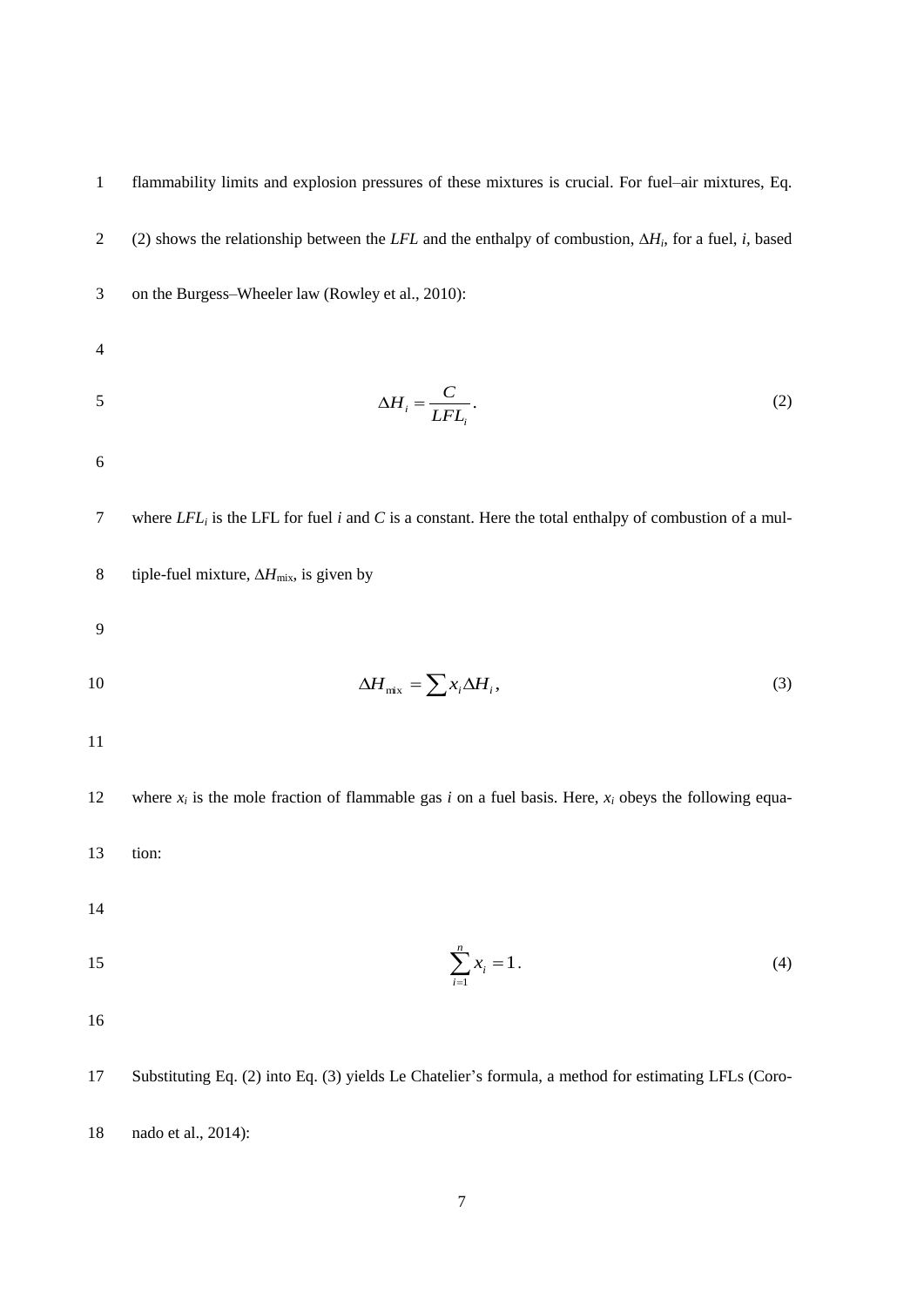$$
LFL_{\text{mix}} = \frac{1}{\sum_{i=1}^{n} \frac{x_i}{LFL_i}},\tag{5}
$$

3

4 where *LFL*<sub>mix</sub> is the LFL for a flammable mixture. Even for elevated temperatures, Le Chatelier's 5 equation can be applied (Hustad and Sønju, 1988); furthermore, for the UFLs of mixtures in air, a 6 similar equation holds to some extent  $(Eq. (6))$ : 7

$$
UFL_{\text{mix}} = \frac{1}{\sum_{i=1}^{n} \frac{x_i}{UFL_i}},\tag{6}
$$

9

10 where *UFL<sub>i</sub>* is the UFL for flammable gas *i*. Note that Le Chatelier's rule does not always hold for upper-limit mixtures for mixtures containing unsaturated hydrocarbons (e.g., ethylene), diethyl ether, and carbon monoxide (Zhao et al., 2009, Kondo et al., 2007). Thus, modifying the formula is often required. Le Chatelier's formulae are used under the following inherent assumptions (Crowl and Louvar, 2011a): the product heat capacities are constant, the combustion kinetics of the component gases are independent of one another and unchanged, and the adiabatic flame temperature (AFT) of each gas at its flammability limit is nearly identical.

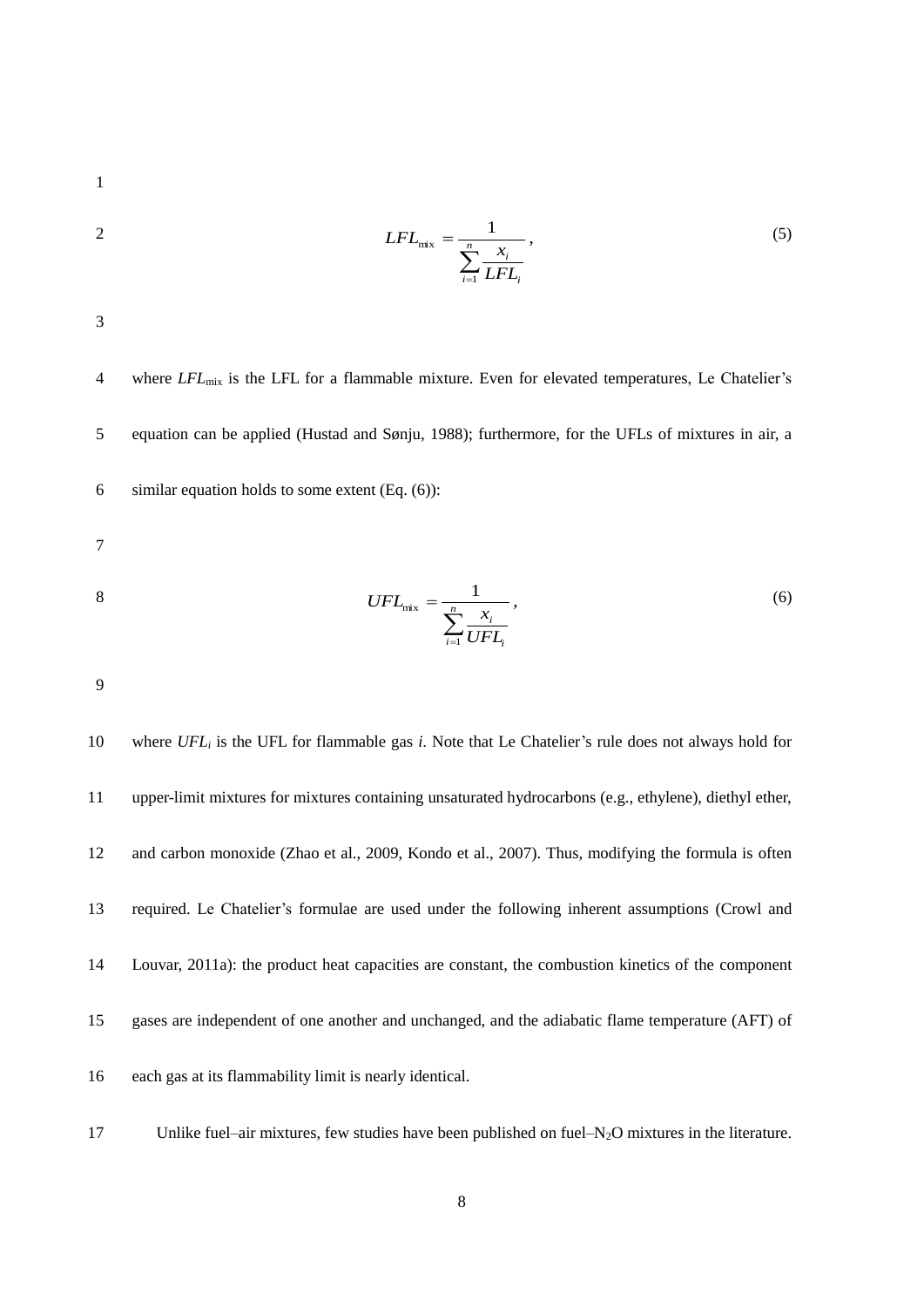| $\mathbf{1}$ | For instance, Pfahl et al. (2000) reported the flammability limits of $H_2-N_2O-N_2$ , $CH_4-N_2O-N_2$ ,                      |
|--------------|-------------------------------------------------------------------------------------------------------------------------------|
| 2            | $NH_3-N_2O-N_2$ , and $NH_3-N_2O$ —air mixtures at an initial pressure and temperature of 100 kPa and 295                     |
| 3            | K, respectively. Shebeko et al. (2003) demonstrated the flammability limits of $CH_4-N_2O-CHF_3$ ,                            |
| 4            | $CH_4-O_2-N_2-CHF_3$ , and $H_2-N_2O$ -fluorinated-hydrocarbon mixtures. Koshiba et al. (2010) reported                       |
| 5            | the flammability limits of $(C_2H_5)_2O-N_2O$ , $(C_2H_5)_2NH-N_2O$ , and $C_3H_7CHO-N_2O$ mixtures. However,                 |
| 6            | it is unknown whether Le Chatelier's rule holds for fuel $-N_2O$ mixtures.                                                    |
| 7            | The objectives of the present study are to experimentally investigate the flammability limits and                             |
| 8            | explosion pressures of fuel–fuel–N <sub>2</sub> O (binary fuel–N <sub>2</sub> O) mixtures at an initial pressure of 101.3 kPa |
| 9            | and an initial temperature of approximately 20 $^{\circ}$ C. This study employed five paraffinic hydrocarbons                 |
| 10           | $(C_nH_{2n+2})$ as fuels: methane $(CH_4)$ , ethane $(C_2H_6)$ , propane $(C_3H_8)$ , n-butane $(n-C_4H_{10})$ , and          |
| 11           | n-pentane (n-C <sub>5</sub> H <sub>12</sub> ). In addition to their explosive characteristics, this study assessed whether Le |
| 12           | Chatelier's rule holds for binary alkane– $N_2O$ mixtures.                                                                    |
| 13           |                                                                                                                               |
| 14           | <b>Material and Methods</b><br>2.                                                                                             |
| 15           |                                                                                                                               |
| 16           | 2.1 Chemicals and gases                                                                                                       |
| 17           |                                                                                                                               |
| 18           | The dry methane, ethane, propane, n-butane, nitrous oxide, oxygen, and nitrogen used in this study                            |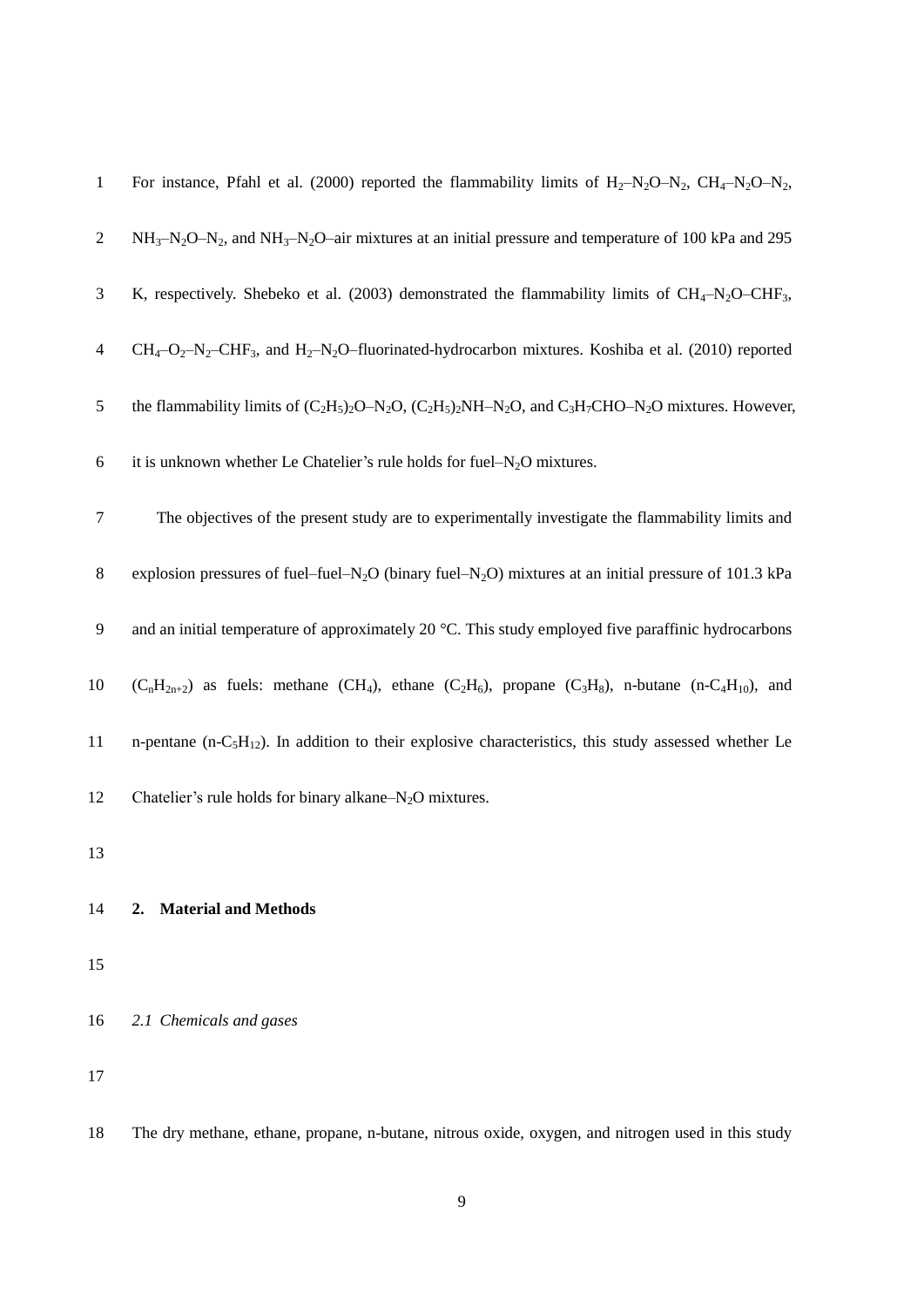| $\mathbf{1}$ | have purities of >99.999, >99.7, >99.99, >99.95, >99.99, >99.99, and >99.99%, respectively.             |
|--------------|---------------------------------------------------------------------------------------------------------|
| 2            | n-Pentane (purity: >99.5%) was dried by passing through molecular sieves prior to use. All the fuels    |
| 3            | and gases tested were used without further purification.                                                |
| 4            |                                                                                                         |
| 5            | 2.2 Experimental procedures                                                                             |
| 6            |                                                                                                         |
| 7            | Fig. 1 illustrates the experimental apparatus, which is identical to that used for a previous study     |
| 8            | (Koshiba et al., 2015). The closed, cylindrical stainless-steel vessel with a diameter of 100 mm and a  |
| 9            | height of 120 mm includes a fan for stirring, two tungsten electrodes $(\phi$ 1.0 mm) for ignition, and |
| 10           | two pressure transducers. The pressure transducer (PGM-H, Kyowa Electronic Instruments Co., Ltd.,       |
| 11           | Japan) placed on the side wall of the explosion vessel was used to observe the explosion pressure,      |
| 12           | whereas another pressure transducer (PTI-S, Swagelok, USA) located on top of the vessel was used        |
| 13           | to measure the partial pressures of the component gases.                                                |
| 14           | Fig. 2 represents the flowchart of the explosion experiment. Prior to each explosion trial, the ex-     |
| 15           | plosion vessel was sufficiently evacuated using a vacuum pump. The flammable mixtures were pre-         |
| 16           | pared using the partial-pressure method and then well mixed using the fan at 1,000 rpm for one mi-      |
| 17           | nute. Under the quiescent condition, each mixture was ignited at the center of the explosion vessel     |
|              |                                                                                                         |

with an electric-spark discharge between the electrodes; the igniter was consistently capable of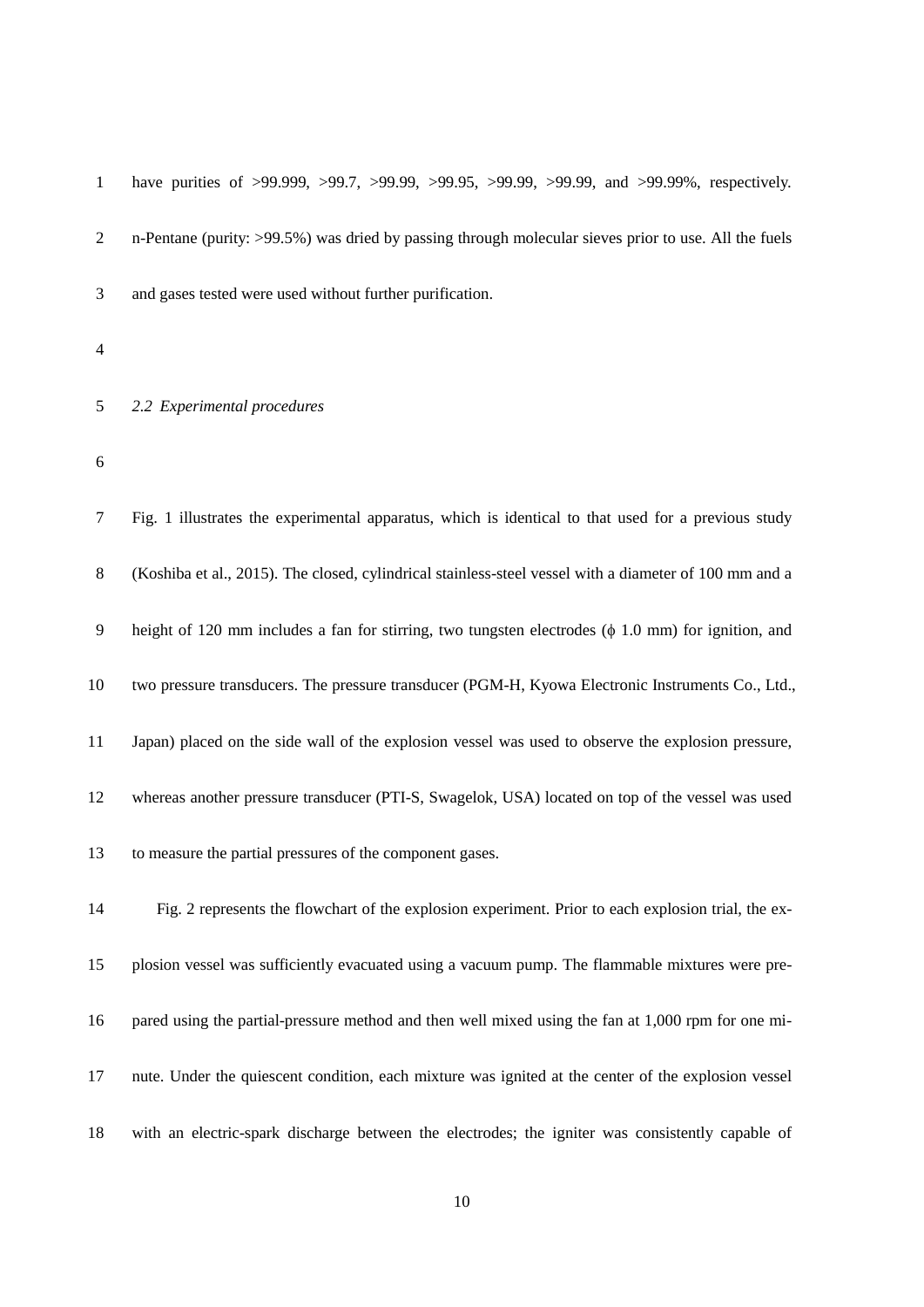| 1              | providing 18 J of energy. Each pressure history was recorded in a personal computer through a                                                                                                                                                                                                                                                |
|----------------|----------------------------------------------------------------------------------------------------------------------------------------------------------------------------------------------------------------------------------------------------------------------------------------------------------------------------------------------|
| $\overline{c}$ | measuring unit (NR-ST04 and NR-500, Keyence Co., Japan), and the spark discharge between the                                                                                                                                                                                                                                                 |
| 3              | electrodes was used as a trigger for recording data. In this study, a 7% pressure-rise criterion for ex-                                                                                                                                                                                                                                     |
| 4              | plosion was employed, and all explosion trials were conducted at an initial pressure of 101.3 kPa and                                                                                                                                                                                                                                        |
| 5              | an initial temperature of approximately 20 $^{\circ}$ C. Each measurement was repeated three times to con-                                                                                                                                                                                                                                   |
| 6              | firm the reproducibility and the average explosion pressure for each mixture was determined fol-                                                                                                                                                                                                                                             |
| 7              | lowing the three trials.                                                                                                                                                                                                                                                                                                                     |
| 8              |                                                                                                                                                                                                                                                                                                                                              |
| 9              | 2.3 Thermochemical equilibrium calculations                                                                                                                                                                                                                                                                                                  |
| 10             |                                                                                                                                                                                                                                                                                                                                              |
| 11             | In order to compute the adiabatic flame temperatures for lower- and upper-limit mixtures, thermo-                                                                                                                                                                                                                                            |
| 12             | chemical equilibrium calculations were conducted using the CHEMKIN program (ver. 4.1.1, Kee et                                                                                                                                                                                                                                               |
| 13             | al., 2007). For the mixtures not containing nitrogen, the following 26 chemical species were consid-                                                                                                                                                                                                                                         |
| 14             | ered: C, CO, CO <sub>2</sub> , CH, CH <sub>2</sub> , CH <sub>3</sub> , CH <sub>4</sub> , C <sub>2</sub> , C <sub>2</sub> H <sub>2</sub> , C <sub>2</sub> H <sub>4</sub> , C <sub>2</sub> H <sub>5</sub> , C <sub>2</sub> H <sub>6</sub> , C <sub>3</sub> , C <sub>4</sub> , C <sub>5</sub> , C <sub>6</sub> H <sub>6</sub> , the fuel (i.e., |
| 15             | $CH_4$ , $C_2H_6$ , $C_3H_8$ , n- $C_4H_{10}$ , and n- $C_5H_{12}$ ), H, H <sub>2</sub> , OH, HO <sub>2</sub> , H <sub>2</sub> O, H <sub>2</sub> O <sub>2</sub> , O, O <sub>2</sub> , and HCO. For the                                                                                                                                       |
| 16             | mixtures containing $N_2O$ or $N_2$ , the following eight chemical species were further added: CN, N, N <sub>2</sub> ,                                                                                                                                                                                                                       |
| 17             |                                                                                                                                                                                                                                                                                                                                              |
|                | $NO$ , $NO2$ , $N2O$ , $NH$ , and $HNO$ .                                                                                                                                                                                                                                                                                                    |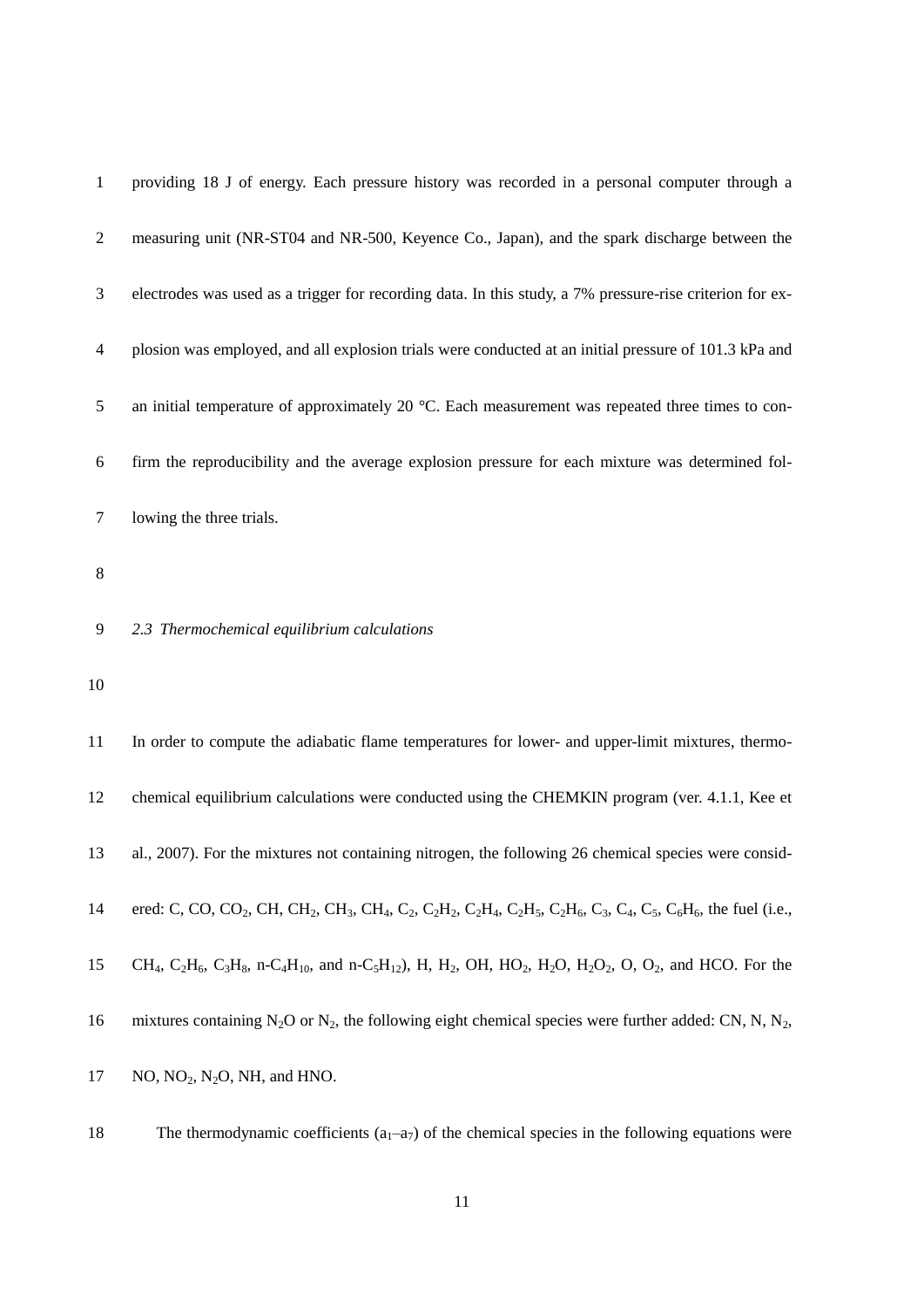2  
\n3  
\n
$$
\frac{c_p}{R} = \sum_{k=1}^{5} a_k T^{k-1}
$$
; (7)  
\n4  
\n5  
\n
$$
\frac{H}{RT} = a_1 + \frac{a_2}{2} T + \frac{a_3}{3} T^2 + \frac{a_4}{4} T^3 + \frac{a_5}{5} T^4 + \frac{a_6}{T};
$$
 (8)  
\n6  
\n7  
\n8  
\n
$$
\frac{S}{R} = a_1 \ln T + a_2 T + \frac{a_3}{2} T^2 + \frac{a_4}{3} T^3 + \frac{a_5}{4} T^4 + \frac{a_7}{T}.
$$
 (9)  
\n9  
\n10 where  $c_p$ ,  $R$ ,  $a_1-a_7$ ,  $T$ ,  $H$ , and  $S$  are the heat capacity, gas constant, coefficients, temperature, enthalpy, and entropy, respectively. The CHEMKIN program uses a general equation of state:  
\n12  
\n13  
\n
$$
p = \sum_k [x_k] RT
$$
, (10)  
\n14  
\n15 where  $p$  and  $[x_k]$  are pressure and molar concentration of chemical species k, respectively.  
\n16  
\n17  
\n3. Results and discussion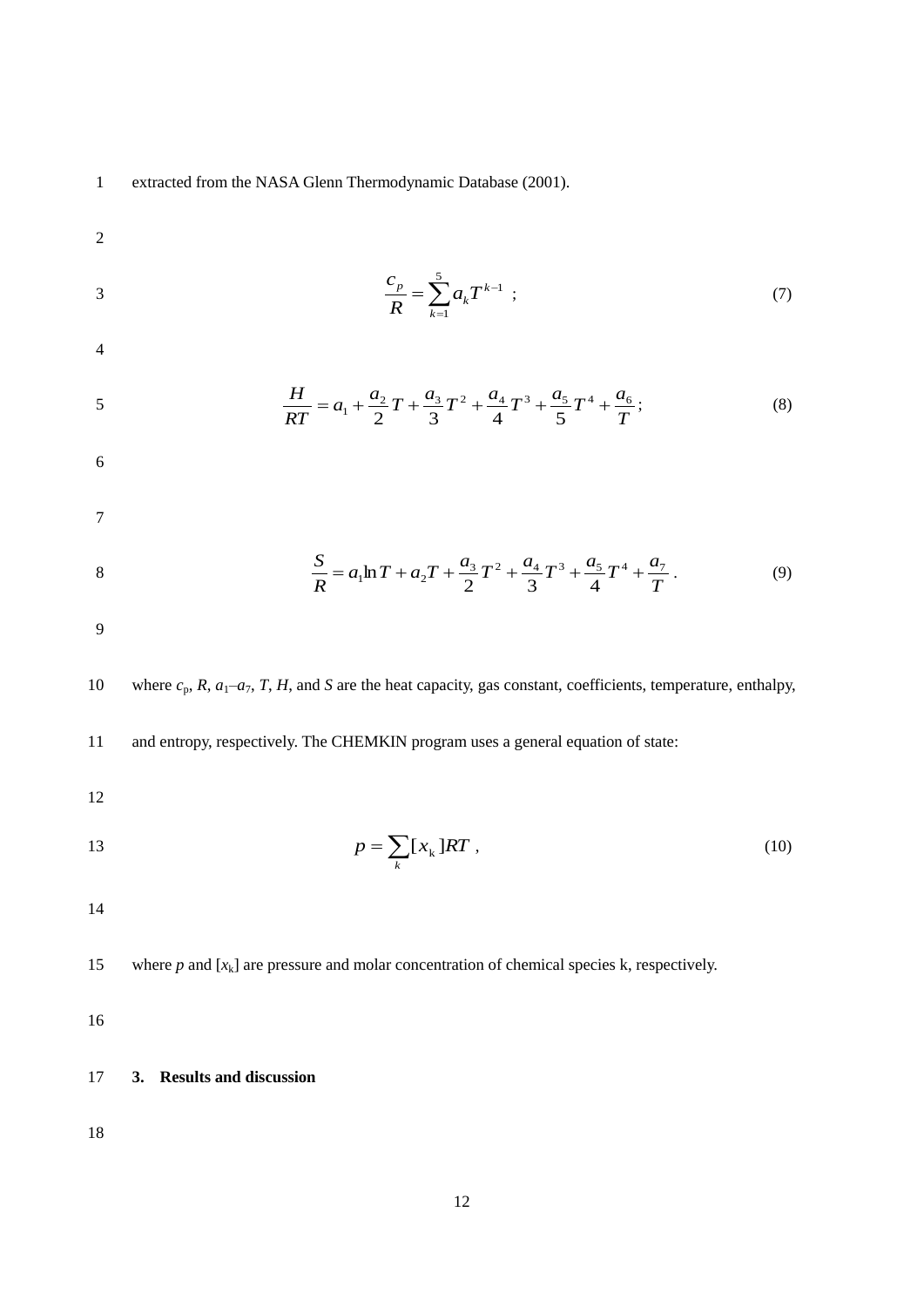| $\mathbf{1}$     | The explosion vessel used in this study is discussed here. In general, for explosion experiments, the              |
|------------------|--------------------------------------------------------------------------------------------------------------------|
| $\overline{2}$   | use of a standard vessel is recommended; for instance, ASTM (2015) employed a 5-L vessel and EN                    |
| 3                | 1839 method B (2012) used a cylindrical or spherical vessel with a volume of $>5$ L. This is because               |
| 4                | when a vessel is small, the influence of flame quenching at the vessel-wall surface (i.e., heat loss)              |
| 5                | may not be negligible, perhaps narrowing the flammability range and reducing the observed explo-                   |
| $\boldsymbol{6}$ | sion pressure (Razus et al., 2006). The vessel volume in the present study is smaller than that of                 |
| $\tau$           | standard vessels; in other words, the vessel used in this study has a higher surface-area to ves-                  |
| 8                | sel-volume ratio than that of the standard vessels described above. However, for a $CH_4$ -air mixture,            |
| 9                | the LFL and UFL values observed are nearly identical to the literature values (in the present study,               |
| 10               | LFL: 5.2 vol%, UFL: 15.3 vol%; literature, LFL: ca. 5 vol%, UFL: ca. 15 vol%) (Kundu et al., 2016;                 |
| 11               | Crowl and Louvar, 2011b).                                                                                          |
| 12               |                                                                                                                    |
| 13               | 3.1 Explosion pressure                                                                                             |
| 14               |                                                                                                                    |
| 15               | Fig. 3 shows the observed explosion pressures for the stoichiometric $CH_4-C_5H_{12}-N_2O-N_2$ mixtures.           |
| 16               | In this section, the mixtures were diluted with 30-vol% $N_2$ ; in other words, the mixture was com-               |
| 17               | posed of 70-vol% $CH_4-C_5H_{12}-N_2O$ and 30-vol% $N_2$ . The variable $xCH4$ represents the CH <sub>4</sub> mole |
| 18               | fraction in the fuel (i.e., $CH_4-C_5H_{12}$ ):                                                                    |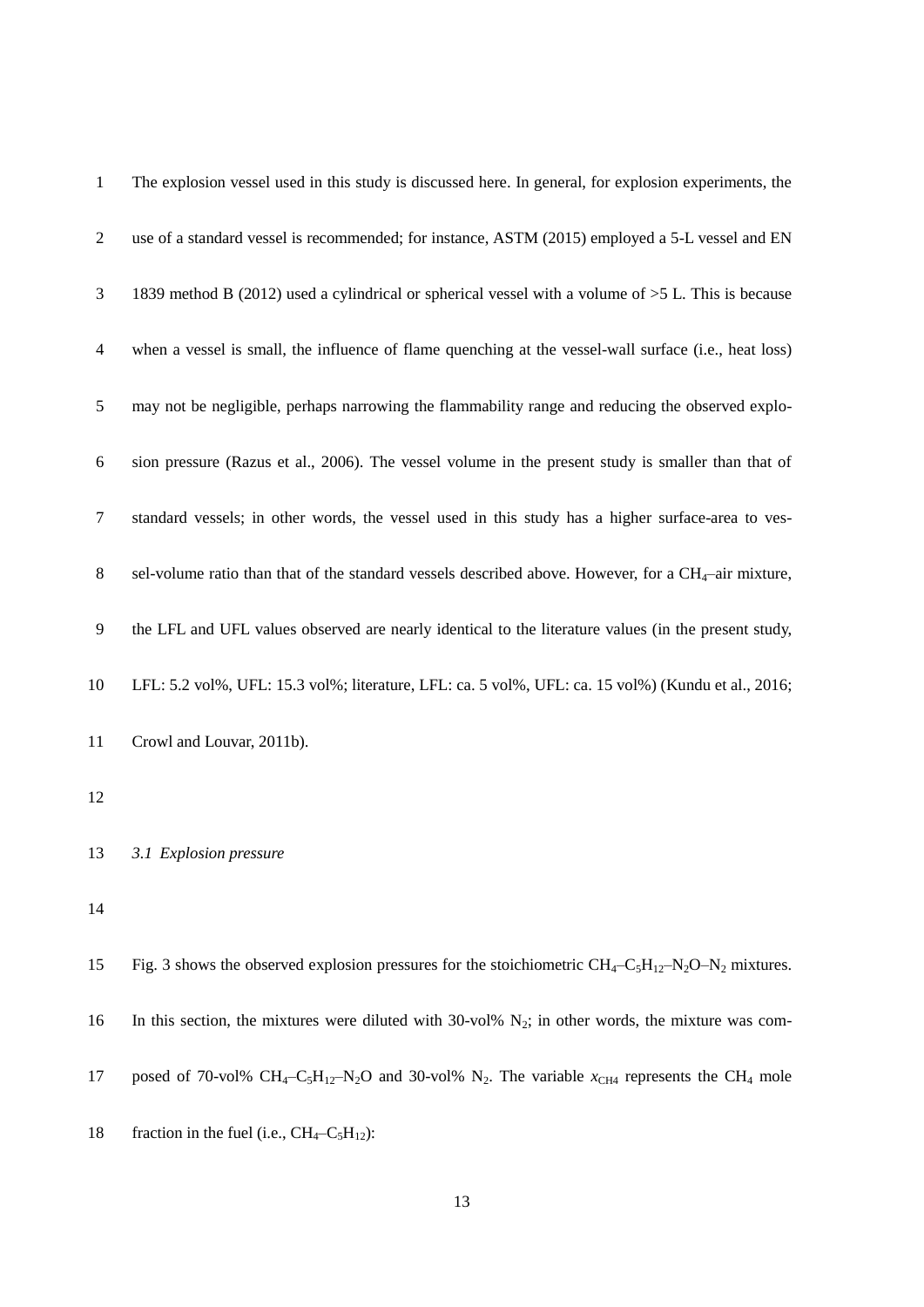$$
\mathcal{L}_{\mathcal{A}}(x)
$$

$$
x_{\text{CH}_4} = \frac{\text{CH}_4}{\text{CH}_4 + \text{C}_5 \text{H}_{12}}.
$$
 (11)

4 When  $x_{CH4} = 0$ , 0.25, 0.50, 0.75, and 1, the observed explosion pressures for the 5 CH<sub>4</sub>-C<sub>5</sub>H<sub>12</sub>-N<sub>2</sub>O-N<sub>2</sub> mixtures were found to be 1.52, 1.48, 1.45, 1.40, and 1.25 MPa, respectively. 6 Thus, the explosion pressure decreased gradually with an increase in  $x<sub>CH4</sub>$ , which occurred because n-pentane exhibits a higher reactivity than methane (Cashdollar et al., 2000). The adiabatic pressures (i.e., the theoretical pressures determined by the thermochemical equilibrium calculations) and the 9 AFTs for the stoichiometric  $CH_4-C_5H_{12}-N_2O-N_2$  mixtures are also plotted in this figure. The AFT 10 values were independent of  $x_{CH4}$ . Interestingly, there were no significant differences between the experimental and computed ex-12 plosion pressures (maximum difference:  $\pm 0.04$  MPa). The adiabatic pressure is generally higher than the experimental explosion pressure because of heat losses (Salzano et al., 2012). Cashdollar et al. (2000) reported that the experimental explosion pressures for methane–air mixtures are lower than their calculated pressures despite using 20 L and 120 L explosion vessels. Zhang and Ng (2015) clearly demonstrated that the experimental explosion pressures significantly differ from the corre- sponding theoretical pressures for methane–dimethyl ether–air mixtures in a closed 20 L vessel. However, as shown in this figure, the explosion pressures observed in this study agree well with the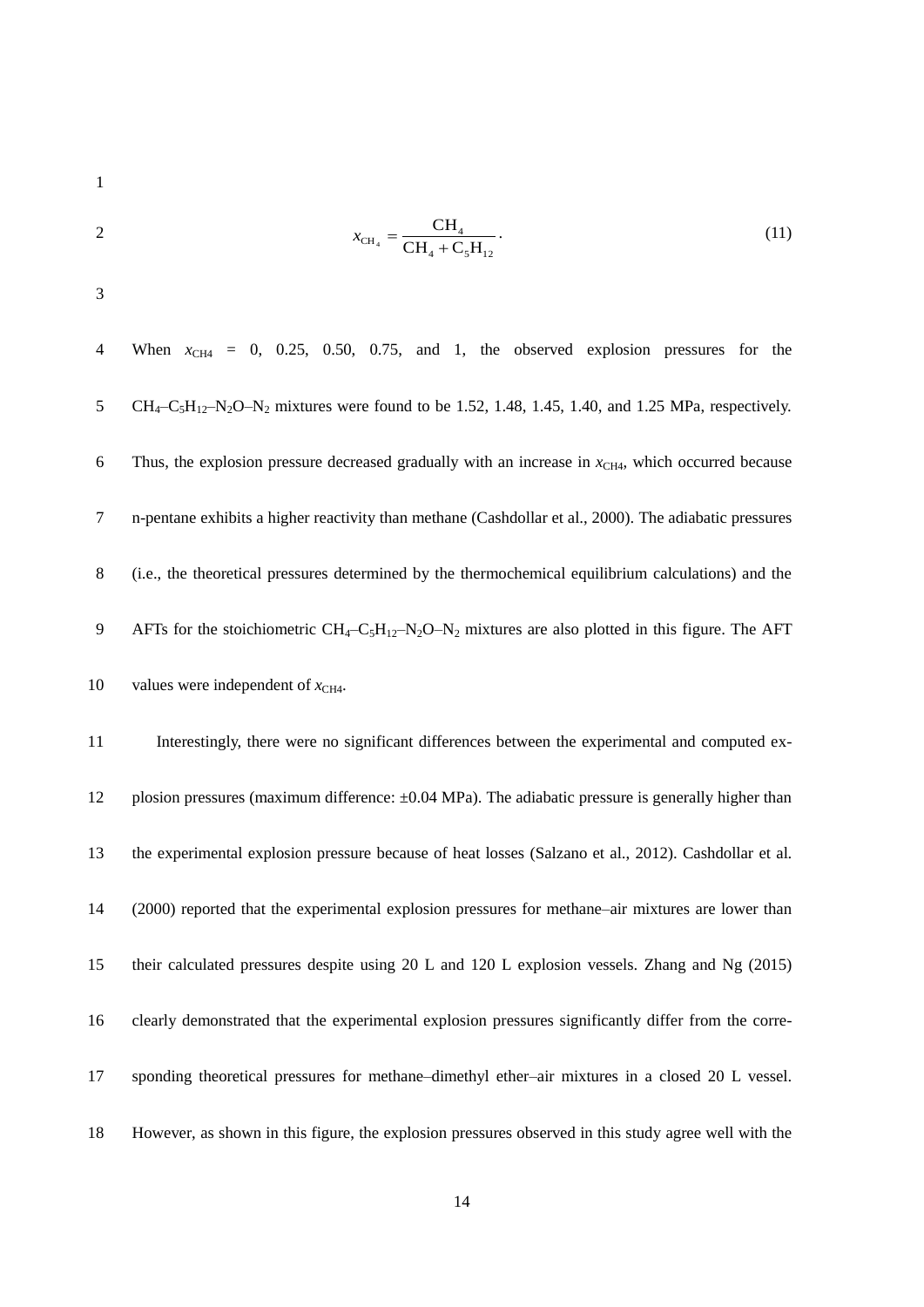1 adiabatic pressures computed using the CHEMKIN program. Thus, the result obtained from this 2 study is of great interest and reflects that the heat loss is negligible even when a relatively small ex-3 plosion vessel is used. 4 5 6 *3.2 Lower flammability limit and the applicability of Le Chatelier's law* 7 8 Fig. 4 shows the variations of the LFLs as functions of  $x_{C2H6}$  for the  $C_2H_6-C_4H_{10}-N_2O$  mixtures. In 9 this study, the LFL is given on a vol% basis. The variable  $x_{C2H6}$  denotes the  $C_2H_6$  mole fraction in 10 the fuel (i.e.,  $C_2H_6-C_4H_{10}$ ), varying from  $x_{C2H6} = 0$  (i.e., pure  $C_4H_{10}$  in N<sub>2</sub>O) to  $x_{C2H6} = 1$  (i.e., pure 11  $C_2H_6$  in N<sub>2</sub>O): 12  $_{2}$  $\mathbf{11}_{6}$   $\top$   $\mathbf{C}_{4}$  $\mathbf{11}_{10}$  $C_2H_6 = \frac{C_2H_6}{C_2H_6 + C_4H}$  $C_2H$  $x_{\rm C_2H_6} = \frac{C_2H_6}{C_2H_6 + C_4H_{10}}$  (12) 13 14 15 The LFLs for the corresponding  $C_2H_6-C_4H_{10}-O_2$  mixtures are also plotted. In this figure, open

16 squares and circles represent the LFLs for the mixtures containing  $N_2O$  and  $O_2$ , respectively. The 17 LFL values for the  $C_2H_6-C_4H_{10}-N_2O$  mixtures were determined to be 1.1, 1.2, 1.4, 1.4, 1.5, and 1.7 18 vol% when  $x_{C2H6} = 0$ , 0.2, 0.4, 0.6, 0.8, and 1.0, respectively. On the other hand, those for the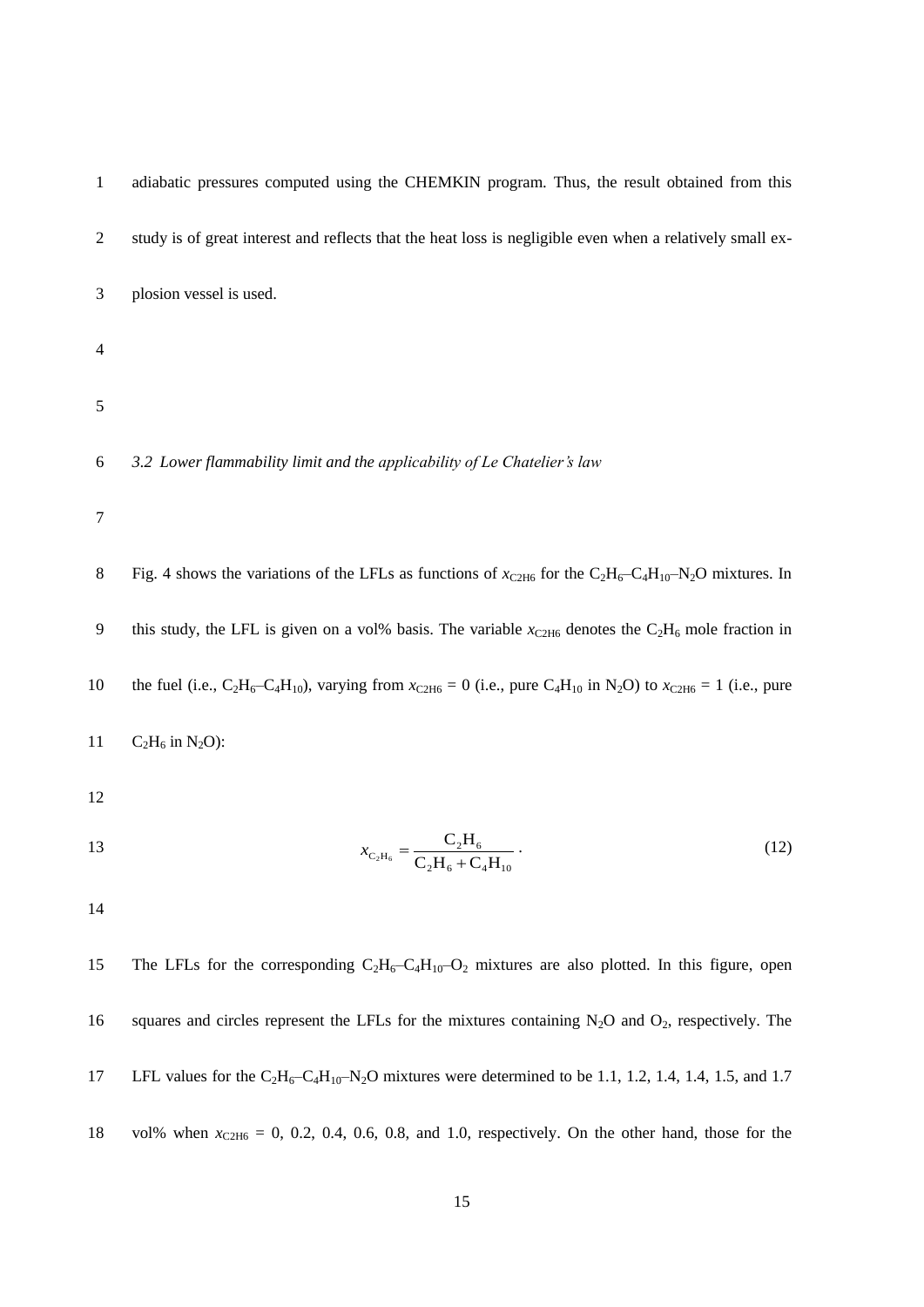| $\mathbf{1}$   | $C_2H_6-C_4H_{10}-O_2$ mixtures were 2.3, 2.5, 2.8, 3.0, 3.4, and 4.0 in the cases where $x_{C2H6}=0, 0.2, 0.4,$             |
|----------------|------------------------------------------------------------------------------------------------------------------------------|
| $\overline{2}$ | 0.6, 0.8, and 1.0, respectively. The binary alkane– $N_2O$ mixtures exhibited smaller LFLs than the                          |
| 3              | corresponding binary alkane-O <sub>2</sub> mixtures. Comparisons of the experimentally observed data (open                   |
| $\overline{4}$ | symbols) with the solid and dashed curves obtained from Eq. (5) clearly indicate that the experi-                            |
| 5              | mental data were successfully fitted by the calculated curves with an accuracy of $\pm 0.1$ vol%. We also                    |
| 6              | confirmed that Eq. (5) fits the observed LFL values for the $CH_4-C_2H_6-N_2O$ , $CH_4-C_3H_8-N_2O$ , and                    |
| $\tau$         | $CH_4-C_4H_{10}-N_2O$ mixtures, as well as for the corresponding $CH_4-C_2H_6-O_2$ , $CH_4-C_3H_8-O_2$ , and                 |
| 8              | $CH_4-C_4H_{10}-O_2$ mixtures (data not shown). Furthermore, Fig. 4 also shows that the adiabatic flame                      |
| 9              | temperatures for the lower-limit $C_2H_6-C_4H_{10}-N_2O$ and $C_2H_6-C_4H_{10}-O_2$ mixtures were independent                |
| 10             | of $x_{C2H6}$ , which is due to the virtually identical AFTs for $C_2H_6$ and $C_4H_{10}$ in N <sub>2</sub> O at their LFLs. |
| 11             | Fig. 5 depicts the chemical compositions of the major chemical species with mole fractions of                                |
| 12             | >10 <sup>-6</sup> at the lower-limit $C_2H_6-C_4H_{10}-N_2O$ mixture and total-product heat capacities calculated ac-        |
| 13             | cording to Eq. $(13)$ .                                                                                                      |
| 14             |                                                                                                                              |
| 15             | $c_{p,\text{total}} = \sum c_{p,k} \cdot y_k$ ,<br>(13)                                                                      |
| 16             |                                                                                                                              |

17 where  $c_{p, total}$ ,  $c_{p, k}$ , and  $y_k$ , are total-product heat capacity, heat capacity of product *k*, and mole frac-18 tion of product species  $k$ . The calculations confirmed that the  $N_2O$  mole fraction was on the order of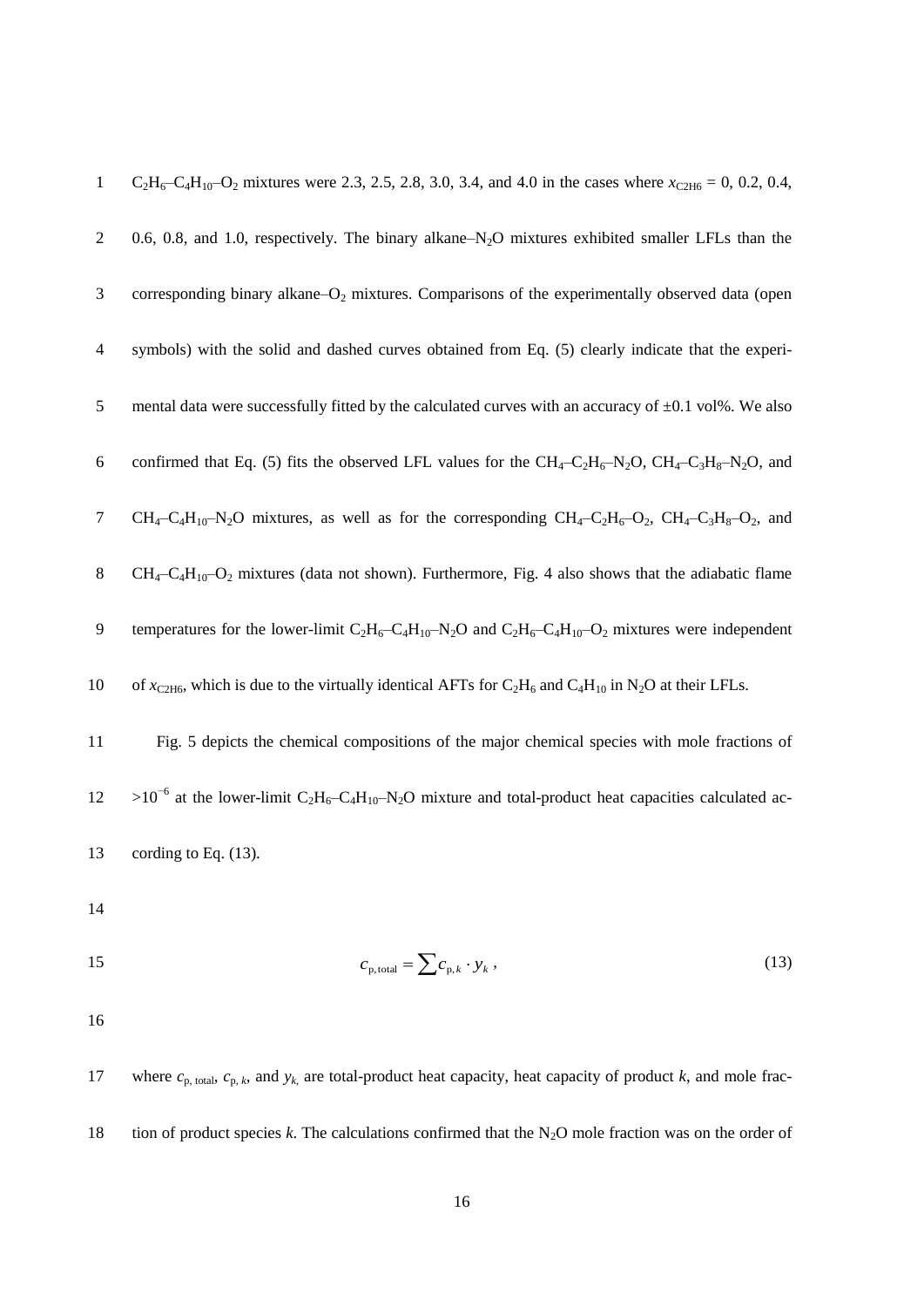| $\mathbf{1}$ | $10^{-6}$ , thus implying that almost all N <sub>2</sub> O decomposed into O <sub>2</sub> and N <sub>2</sub> (according to Eq. (1)). As de-                                                                 |
|--------------|-------------------------------------------------------------------------------------------------------------------------------------------------------------------------------------------------------------|
| 2            | scribed previously, Le Chatelier's formulae are derived using the assumption that the product heat                                                                                                          |
| 3            | capacities are constant and the adiabatic flame temperature of each mixture at its flammability limit                                                                                                       |
| 4            | is the same. As shown in this figure, each chemical composition remained constant for various val-                                                                                                          |
| 5            | ues of $x_{C2H6}$ and there were no significant differences in the heat capacities for the lower-limit mix-                                                                                                 |
| 6            | tures containing $N_2O$ . In addition, as stated previously, the adiabatic flame temperatures for the mix-                                                                                                  |
| 7            | tures were nearly constant (see Fig. 4). Hence, Le Chatelier's rule was determined to hold for the                                                                                                          |
| 8            | lower-limit $C_2H_0 - C_4H_{10} - N_2O$ mixtures. Needless to say, it does not hold in situations where low-                                                                                                |
| 9            | er-limit mixtures do not satisfy the assumptions.                                                                                                                                                           |
| 10           | A similar trend for the adiabatic flame temperatures and chemical compositions was observed for                                                                                                             |
|              |                                                                                                                                                                                                             |
| 11           | the lower-limit $C_2H_6-C_4H_{10}-O_2$ mixtures.                                                                                                                                                            |
| 12           |                                                                                                                                                                                                             |
| 13           | 3.3 Upper flammability limit and the applicability of Le Chatelier's law                                                                                                                                    |
| 14           |                                                                                                                                                                                                             |
| 15           | Fig. 6 shows the UFLs as functions of $x_{C2H6}$ for the $C_2H_6-C_4H_{10}-N_2O$ and corresponding                                                                                                          |
| 16           | $C_2H_6-C_4H_{10}-O_2$ mixtures. In this study, the UFL is given in terms of vol%. The variable $x_{C2H6}$ also                                                                                             |
| 17           | represents the C <sub>2</sub> H <sub>6</sub> mole fraction in the fuel (i.e., C <sub>2</sub> H <sub>6</sub> –C <sub>4</sub> H <sub>10</sub> ), varying from 0 (i.e., pure C <sub>4</sub> H <sub>10</sub> in |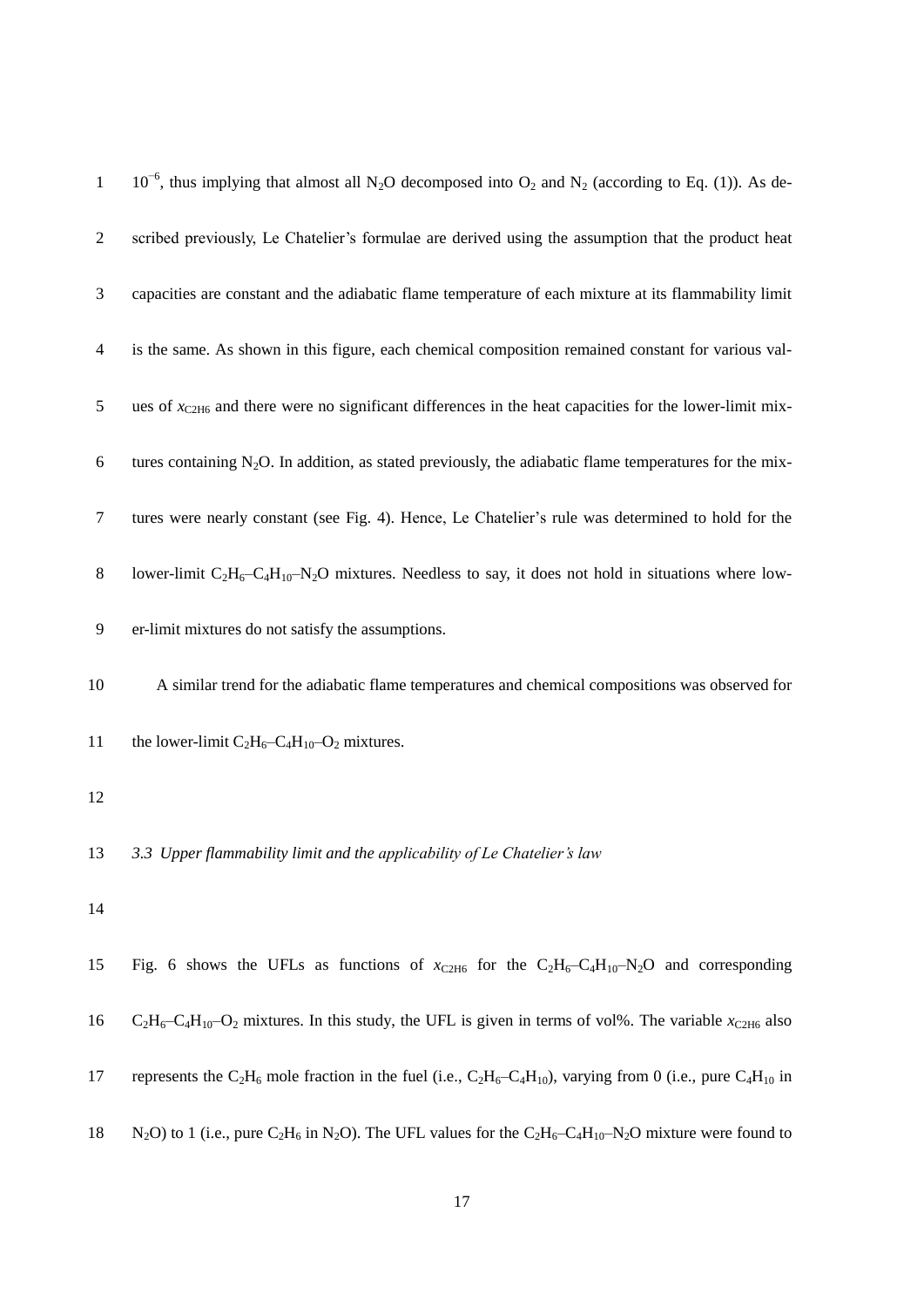1 be 20.0, 31.5, 23.2, 25.4, 28.1, and 31.4 vol% when  $x_{C2H6} = 0$ , 0.2, 0.4, 0.6, 0.8, and 1.0, respectively. 2 However, the UFL values for the  $C_2H_6-C_4H_{10}-O_2$  mixtures were 36.9, 38.6, 40.9, 43.4, 46.7, and 3 50.0 vol% in the cases where  $x_{C2H6} = 0$ , 0.2, 0.4, 0.6, 0.8, and 1.0, respectively. The binary al-4 kane–N<sub>2</sub>O mixtures exhibited smaller UFLs than the corresponding binary alkane–O<sub>2</sub> mixtures. As 5 shown in this figure, each curve calculated from Eq. (6) was adequate to predict the UFLs for the 6 C<sub>2</sub>H<sub>6</sub>–C<sub>4</sub>H<sub>10</sub>–N<sub>2</sub>O and C<sub>2</sub>H<sub>6</sub>–C<sub>4</sub>H<sub>10</sub>–O<sub>2</sub> mixtures with an accuracy of  $\pm$ 0.4 vol%. We also confirmed 7 that Eq. (6) fits the observed LFL values for  $CH_4-C_3H_8-N_2O$  and the corresponding  $CH_4-C_3H_8-O_2$ 8 mixtures (data not shown). Adiabatic flame temperature calculations revealed nearly constant flame 9 temperatures for the  $C_2H_6-C_4H_{10}-N_2O$  and  $C_2H_6-C_4H_{10}-O_2$  mixtures  $(C_4H_{10}-N_2O: 1833 K,$ 10  $C_2H_6-N_2O$ : 1857 K and  $C_4H_{10}-O_2$ : 1413 K,  $C_2H_6-O_2$ : 1343 K). Fig. 7 depicts the chemical composition of the main species with mole fractions of >10<sup>-6</sup> at the 12 upper-limit C<sub>2</sub>H<sub>6</sub>–C<sub>4</sub>H<sub>10</sub>–N<sub>2</sub>O mixture. Although the mole fractions of H<sub>2</sub>O (ca. 10<sup>-3</sup>–10<sup>-2</sup>) and CO<sub>2</sub> 13 (ca.  $10^{-4}$ – $10^{-3}$ ) increased with an increase in  $x_{C2H6}$ , no significant overall differences seemed to be 14 present among the  $x_{C2H6} = 0-1$  mixtures. As seen in Figs. 6 and 7, the similar trends were observed 15 in the calculated equilibrium compositions and adiabatic flame temperatures for the upper-limit  $16$  C<sub>2</sub>H<sub>6</sub>–C<sub>4</sub>H<sub>10</sub>–N<sub>2</sub>O mixtures to the lower-limit mixtures. The results regarding the AFTs, chemical 17 compositions, and total-product heat capacities clearly indicated that Le Chatelier's rule holds even 18 for the upper-limit  $C_2H_6-C_4H_{10}-N_2O$  mixtures.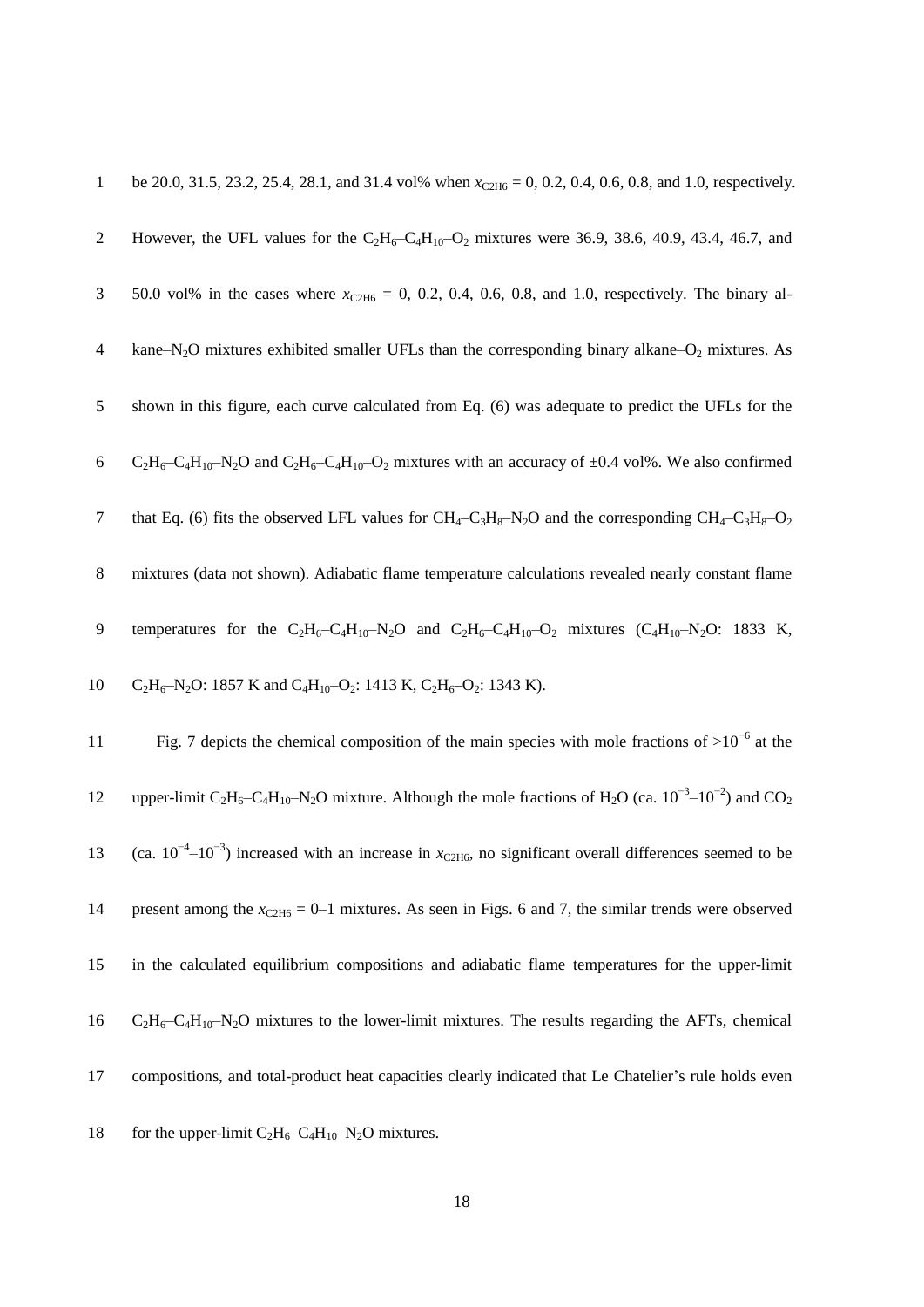| $\mathbf{1}$   | Unfortunately, few data on the explosion properties of various fuel-nitrous-oxide mixtures are                  |
|----------------|-----------------------------------------------------------------------------------------------------------------|
| $\overline{2}$ | available in the literature. Here, a comparison of limits of $CH_4-N_2O$ mixtures is made. Table 1 sum-         |
| 3              | marizes the LFL and UFL values of $CH_4$ -N <sub>2</sub> O mixtures given in the present study and the previous |
| 4              | study (Koshiba et al., 2015), together with their flammability limits reported in the literature                |
| 5              | (Shebeko et al., 2013, Pfahl et al., 2000). Pfahl et al. and Shebeko et al. reported 2.5–3.0 vol% and           |
| 6              | 2.0 vol% of LFL for a $CH_4-N_2O$ mixture, respectively. Thus, nearly the same LFL values, within               |
| $\tau$         | experimental error, were achieved in the literature and present study. For the UFL of the $CH_4-N_2O$           |
| 8              | mixture, a UFL value of 42.4 vol% given in the present study also agreed well with the literature               |
| 9              | values (Shebeko et al., 2013: 47.0 vol%; Pfahl et al., 2000: 43-50 vol%).                                       |
| 10             | Note that, as described previously, the explosion properties of flammable mixtures vary depend-                 |
| 11             | ing on experimental conditions. For instance, lower flammability limits exhibit initial temperature             |
| 12             | dependence and Eq. (14), which is also known as the modified Burgess–Wheeler rule, holds.                       |

14 
$$
\frac{LFL_r}{LFL_{T_0}} = 1 - \frac{100 \cdot c_p \cdot (T - T_0)}{LFL_{T_0} \cdot (-\Delta H_f)}.
$$
 (14)

16 where  $LFL_T$ ,  $LFL_{T0}$ ,  $T_0$ , and  $\Delta H_f$  are the lower flammability limit at a given temperature, lower flammability limit at ambient temperature, ambient temperature, and combustion enthalpy of a fuel, respectively. Chemical industries deal with flammable mixtures under various process conditions;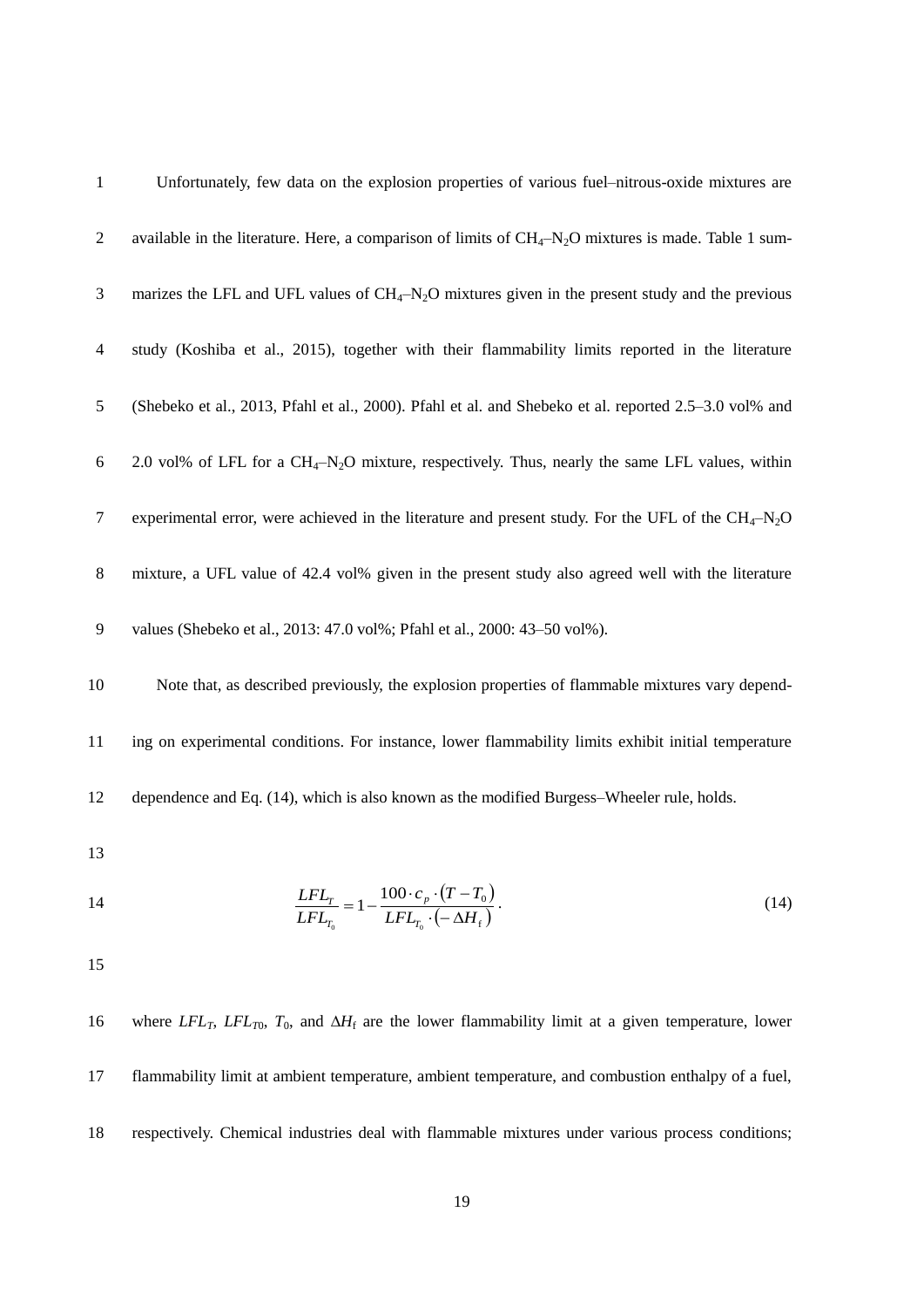| 1  | hence, further work is required to elucidate the influence of process conditions on the explosion    |
|----|------------------------------------------------------------------------------------------------------|
| 2  | properties for alkane– $N_2O$ mixtures.                                                              |
| 3  | In the chemical and process industries, avoiding flammable mixtures, preventing explosions           |
| 4  | from starting, and mitigating the damage caused by an explosion are growing more important for       |
| 5  | reducing the risks of explosion and fire. The preventive measurements include inerting (Chen et al., |
| 6  | 2009), reducing pressure (Coronado et al., 2014), and controlling fuel concentrations (Le et al.,    |
| 7  | 2013). In any case, for the flammable mixtures containing nitrous oxide, appropriate measurements    |
| 8  | should be taken to reduce the risks of explosion and fire.                                           |
| 9  |                                                                                                      |
| 10 | <b>Conclusions</b><br>4.                                                                             |

| 12 | The present study experimentally investigated the flammability limits and explosion pressures for                   |
|----|---------------------------------------------------------------------------------------------------------------------|
| 13 | binary alkane mixtures in N <sub>2</sub> O at an initial pressure of 101.3 kPa and an initial temperature of ap-    |
| 14 | proximately 20 °C; in addition, for binary alkane mixtures in N <sub>2</sub> O, the applicability of Le Chatelier's |
| 15 | rule was evaluated. Based on the results presented in this study, the main conclusions are summa-                   |
| 16 | rized as follows:                                                                                                   |
| 17 | 1. Binary alkane–N <sub>2</sub> O mixtures exhibited smaller LFL and UFL values than the corresponding              |

18 binary alkane– $O_2$  mixtures.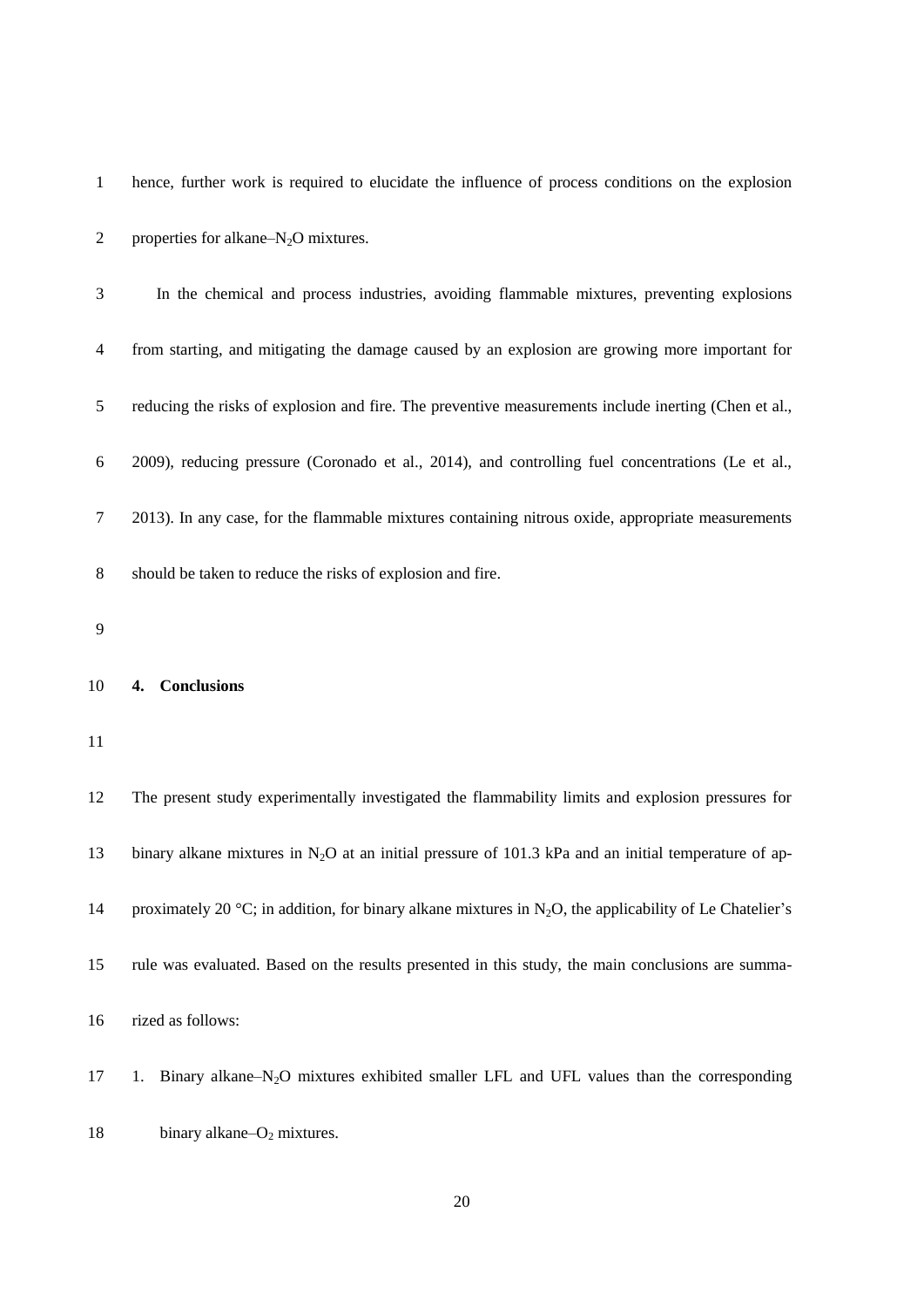| $\mathbf{1}$   | 2. Le Chatelier's rule was found to hold for lower- and upper-limit binary alkane- $N_2O$ mixtures,   |
|----------------|-------------------------------------------------------------------------------------------------------|
| $\overline{2}$ | thus allowing the prediction of their LFLs and UFLs.                                                  |
| 3              | 3. The explosion pressures for binary alkane– $N_2O$ mixtures were higher than those for the corre-   |
| 4              | sponding binary alkane-O <sub>2</sub> mixtures.                                                       |
| 5              |                                                                                                       |
| 6              | The experimental results given in this study provide a clue to understanding the explosion character- |
| 7              | istics of fuels in nitrous oxide.                                                                     |
| 8              |                                                                                                       |
| 9              | <b>References</b>                                                                                     |
| 10             | ASTM E 681-09, 2015. Standard test method for concentration limits of flammability of chemicals       |
| 11             | (vapors and gases). Vol. 14.02. West Conshohocken, PA.                                                |
| 12             |                                                                                                       |
| 13             | Balasubramanian, S.G., Louvar, J.F., 2004. Study of major accidents and lessons learned. Process      |
| 14             | Saf. Prog. 21, 237-244.                                                                               |
| 15             |                                                                                                       |
| 16             | Bose, M., Basa, D.K., Bose, D.N., 2000. Study of nitrous oxide plasma oxidation of silicon nitride    |
| 17             | thin films. Appl. Surf. Sci. 158, 275-280.                                                            |
|                |                                                                                                       |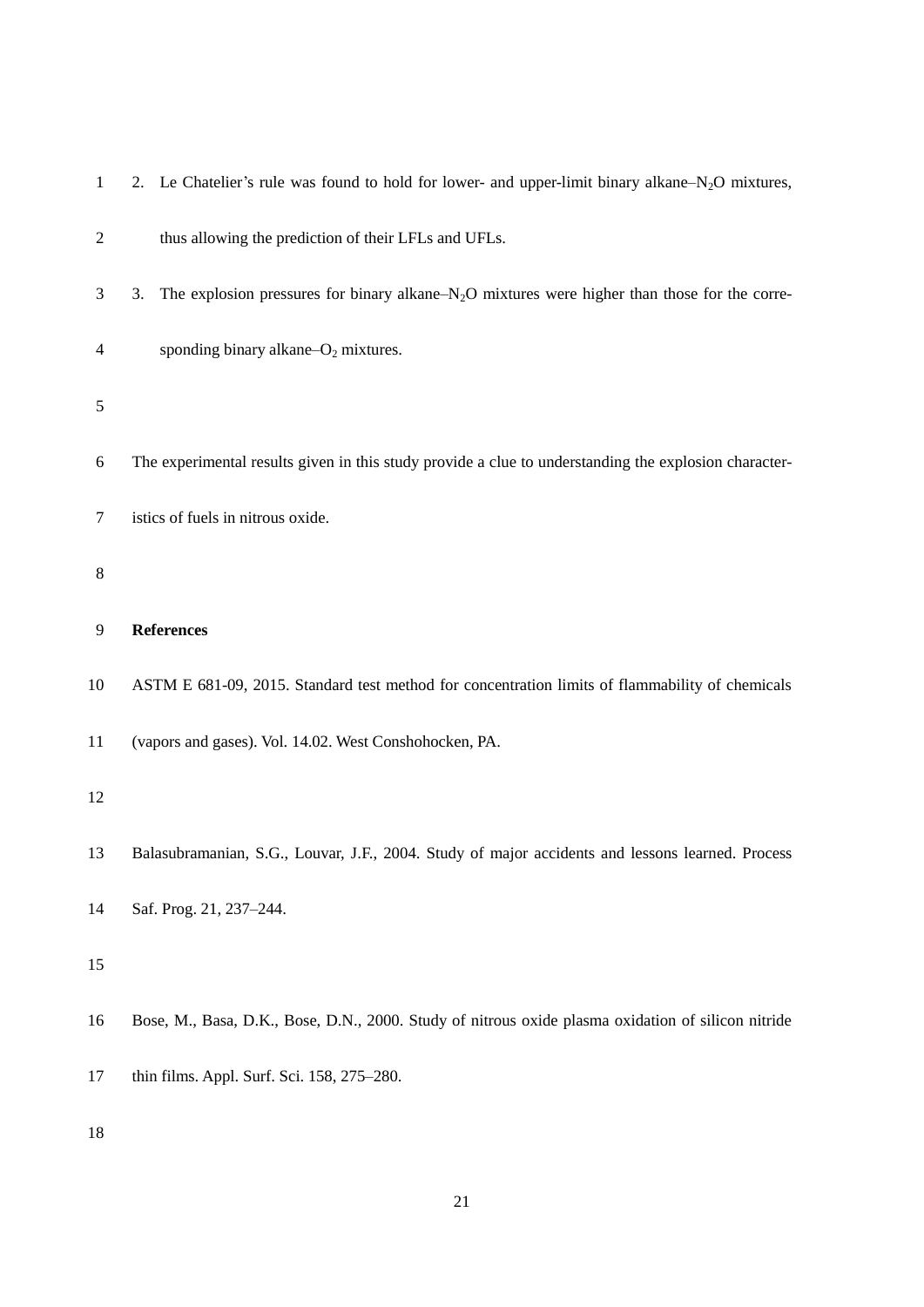| $\mathbf{1}$   | Britton, L.G., 2002. Two hundred years of flammability limits. Process Saf. Prog. 21, 1–11.          |
|----------------|------------------------------------------------------------------------------------------------------|
| $\overline{c}$ |                                                                                                      |
| 3              | Cashdollar, K.L., Zlochower, I.A., Green, G.M., Thomas, R.A., Hertzberg, M., 2000. Flammability      |
| 4              | of methane, propane, and hydrogen gases. J. Loss Prev. Process Ind.13, 327-340.                      |
| 5              |                                                                                                      |
| 6              | Chen, C.-C., Wang, T.-C., Liaw, H.-J., Chen, H.-C., 2014. Nitrogen dilution effect on the flammabil- |
| $\tau$         | ity limits for hydrocarbons, J. Hazard. Mater. 166 (2009) 880-890.                                   |
| 8              |                                                                                                      |
| 9              | Coronado, C.J.R., Carvalho Jr, J.A., Andrade, J.C., Mendiburu, A.Z., Cortez, E.V., Carvalho, F.S.,   |
| 10             | Gonçalves, B., Quintero, J.C., Gutiérrez Velásquez, E.I., Silva, M.H., Santos, J.C., Nascimento,     |
| 11             | M.A.R., 2014. Flammability limits of hydrated and anhydrous ethanol at reduced pressures in aero-    |
| 12             | nautical applications. J. Hazard. Mater. 280, 174-184.                                               |
| 13             |                                                                                                      |
| 14             | Crowl, D.A., Louvar, J.F., 2011a. Chemical Process Safety: fundamentals with applications, 3rd ed.   |
| 15             | Pearson Education, Inc. Boston, pp. 253–254.                                                         |
| 16             |                                                                                                      |
| 17             | Crowl, D.A., Louvar, J.F., 2011b. Chemical Process Safety: fundamentals with applications, 3rd ed.   |

Pearson Education, Inc. Boston, p. 654.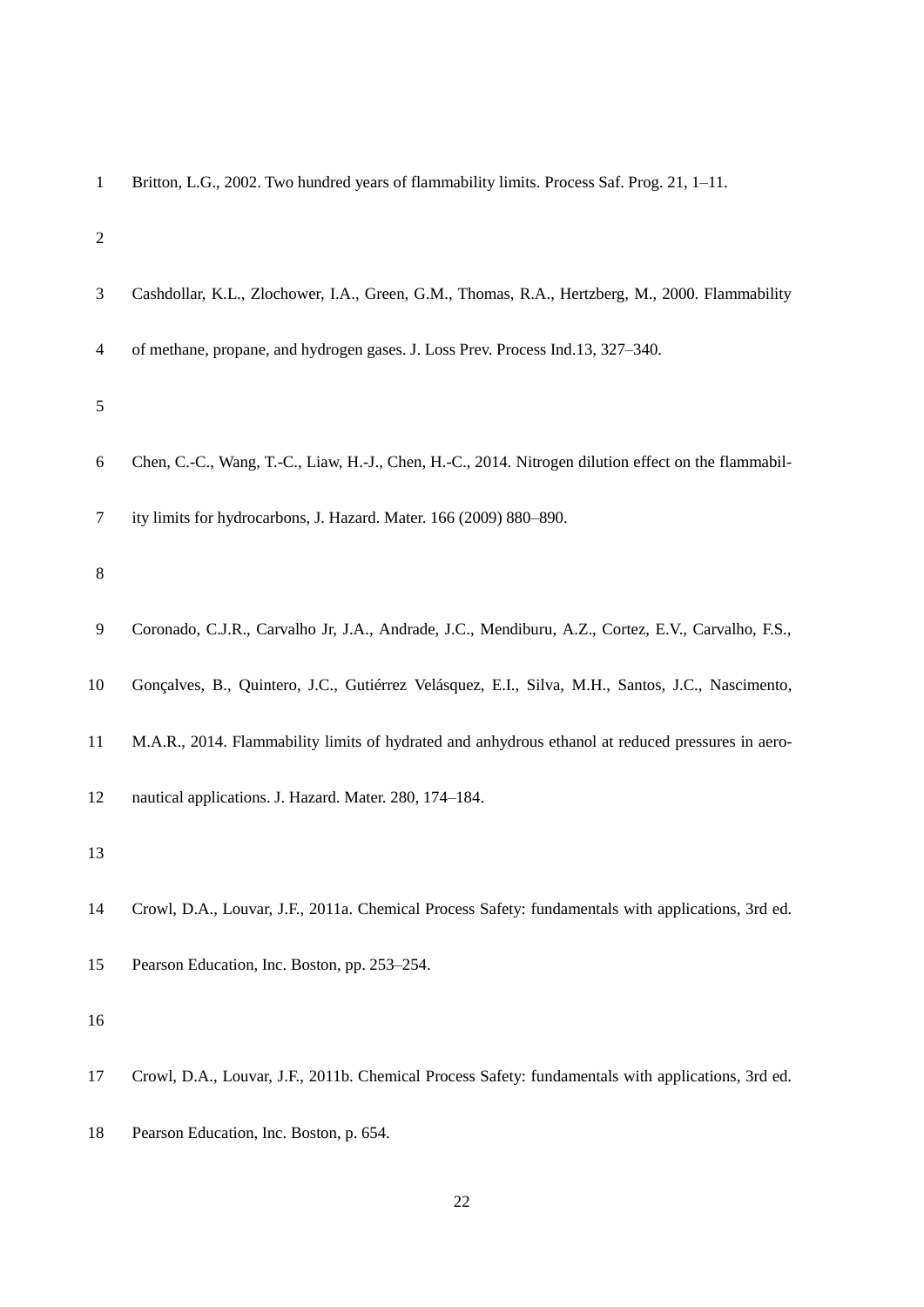| 2  | EN 1839 method B, 2012. Determination of explosion limits of gases and vapours. Sec 4.1. Brussels.       |
|----|----------------------------------------------------------------------------------------------------------|
| 3  |                                                                                                          |
| 4  | Gant, S.E., Atkinson, G.T., 2011. Dispersion of the vapour cloud in the Buncefield incident. Process     |
| 5  | Saf. Env. Prot. 89, 391-403.                                                                             |
| 6  |                                                                                                          |
| 7  | Hirano, T., 2004. Accidental explosions of semiconductor manufacturing gases in Japan. J. Loss Prev.     |
| 8  | Process Ind. 17, 29-34.                                                                                  |
| 9  |                                                                                                          |
| 10 | Hustad, J.E., Sønju, O.K., 1988. Experimental studies of lower flammability limits of gases and          |
| 11 | mixtures of gases at elevated temperatures. Combust. Flame 71, 283-294.                                  |
| 12 |                                                                                                          |
| 13 | Imamura, K., Tokiwa, H., 2007. Theoretical study of $N_2O$ adsorption on clean and partially oxidized    |
| 14 | $Si(100)$ - $(2\times1)$ small clusters. Chem. Phys. Lett. 436, 263–267.                                 |
| 15 |                                                                                                          |
| 16 | Kee, R.J., Rupley, F.M., Miller, J.A., Coltrin, M.E., Grcar, J.F., Meeks, E., Mof-fat, H.K., Lutz, A.E., |
| 17 | Dixon-Lewis, G., Smooke, M.D., Warnatz, J., Evans, G.H., Larson, R.S., Mitchell, R.E., Petzold,          |
| 18 | L.R., Reynolds W.C., Caracotsios, M., Stew-art, W.E., Glarborg, P., Wang, C., McLellan, C.L., Adi-       |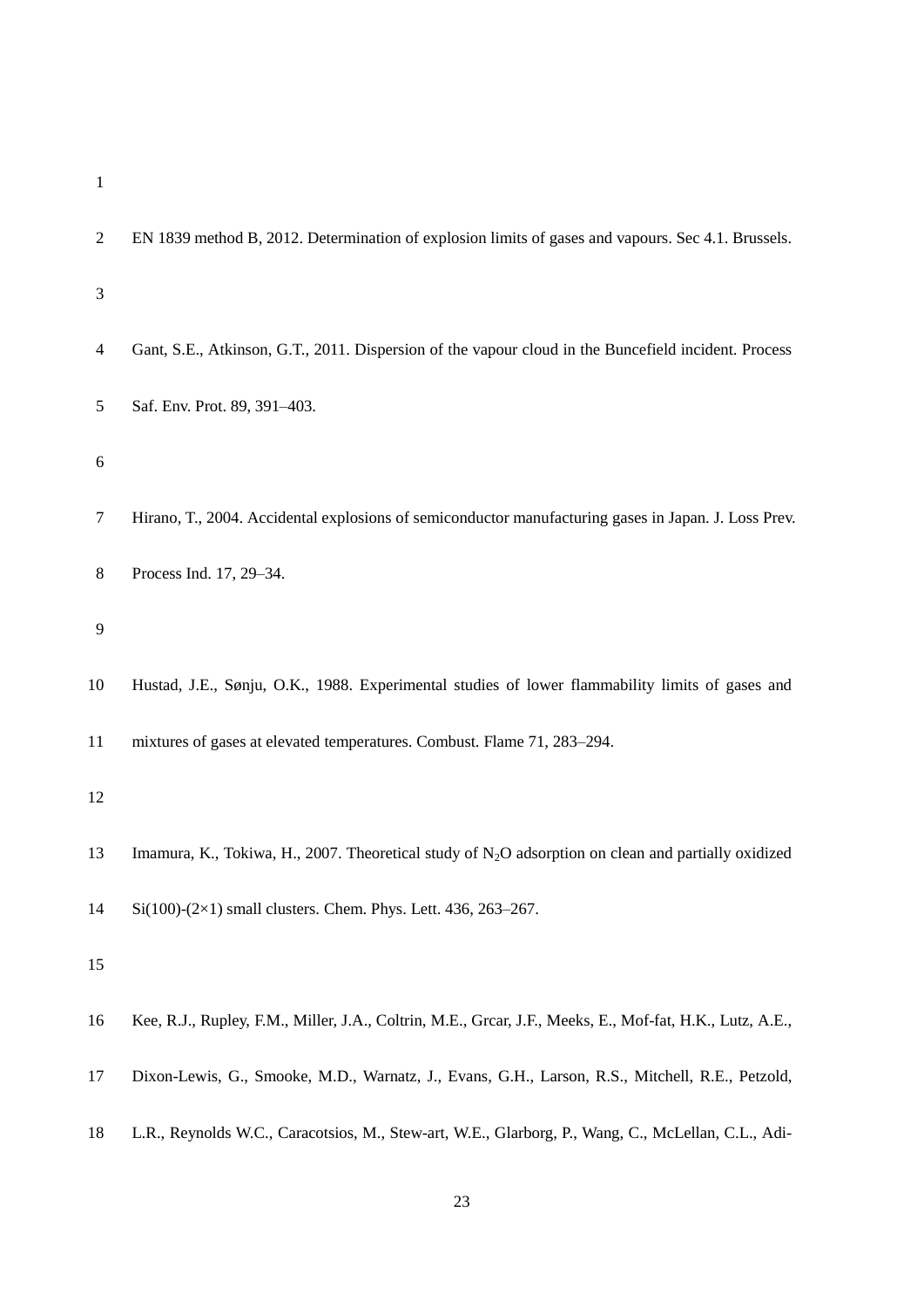| $\mathbf{1}$ | gun, O., Houf, W.G., Chou, C.P., Miller, S.F., Ho, P., Young, P.D., Young, D.J., Hodgson, D.W.,      |
|--------------|------------------------------------------------------------------------------------------------------|
| 2            | Petrova, M.V., Puduppakkam, K.V., 2007. CHEMKIN Release 4.1.1, Reaction Design, San Diego,           |
| 3            | CA.                                                                                                  |
| 4            |                                                                                                      |
| 5            | Kondo, S., Takizawa, K., Takahashi, A., Tokuhashi, K., Sekiya, A., 2007. Flammability limits of      |
| 6            | isobutane and its mixtures with various gases. J. Hazard. Mater. 148, 640–647.                       |
| 7            |                                                                                                      |
| 8            | Koshiba, Y., Nishida, T., Morita, N., Ohtani, H., 2015. Explosion behavior of n-alkane/nitrous oxide |
| 9            | mixtures. Process Saf. Env. Prot. 98, 11-15.                                                         |
| 10           |                                                                                                      |
| 11           | Koshiba, Y., Takigawa, T., Matsuoka, Y., Ohtani, H., 2010. Explosion characteristics of flammable    |
| 12           | organic vapors in nitrous oxide atmosphere. J. Hazard. Mater. 183, 746-753.                          |
| 13           |                                                                                                      |
| 14           | Kundu, S., Zanganeh, J., Moghtaderi, B., 2016. A review on understanding explosions from me-         |
| 15           | thane-air mixture. J. Loss Prev. Process Ind. 40, 507-523.                                           |
| 16           |                                                                                                      |
| 17           | Le, H., Liu, Y., Mannan, M.S., 2013. Lower flammability limits of hydrogen and light hydrocarbons    |
| 18           | at subatmospheric pressures, Ind. Eng. Chem. Res. 52, 1372-1378.                                     |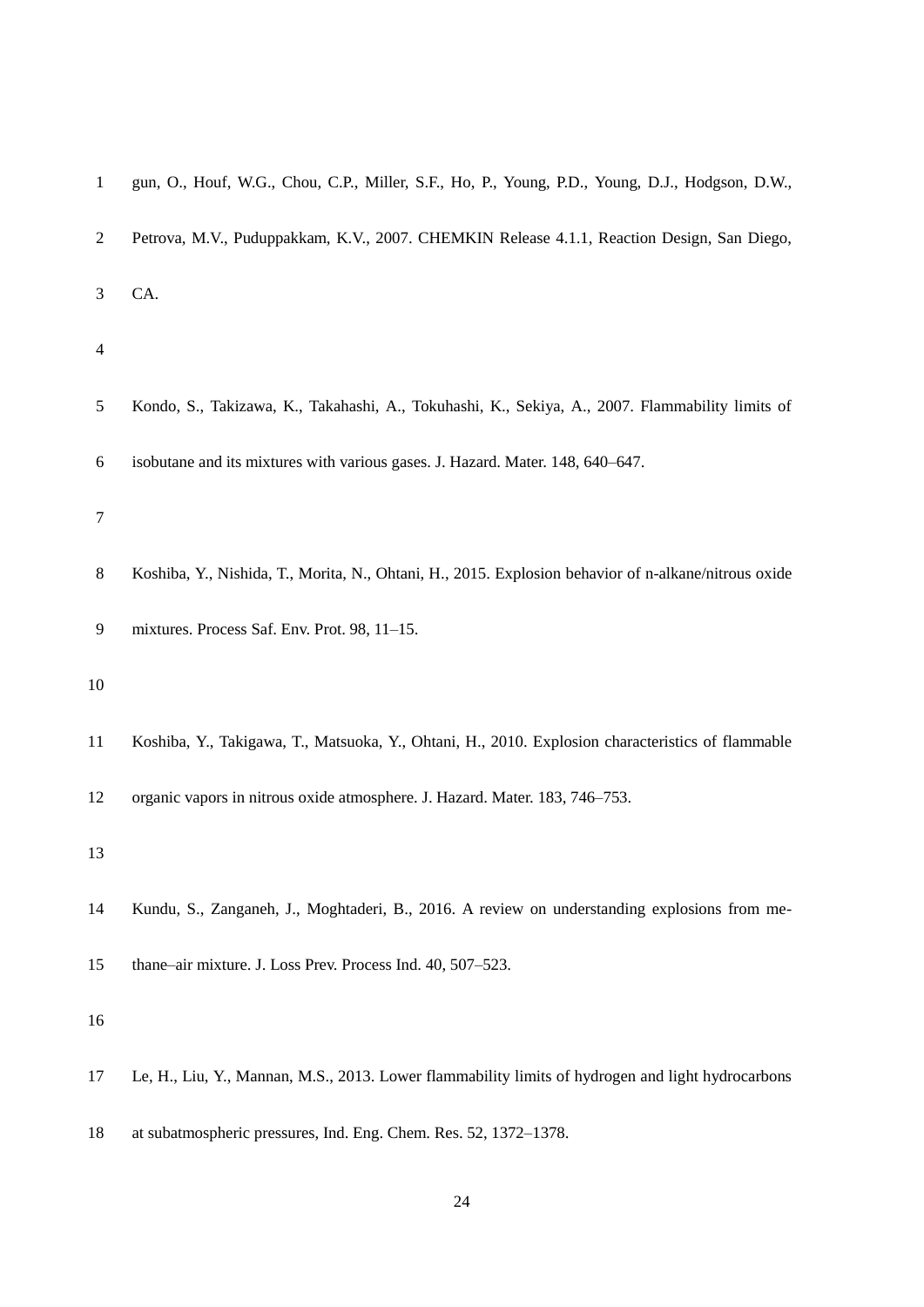| 2  | Li, X., Koseki, H., Mannan, M.S., 2015. Case study: Assessment on large scale LPG BLEVEs in the                                             |
|----|---------------------------------------------------------------------------------------------------------------------------------------------|
| 3  | 2011 Tohoku earthquakes, J. Loss Prev. Process Ind. 35, 257-266.                                                                            |
| 4  |                                                                                                                                             |
| 5  | Mashuga, C.V., Crowl, D.A., 2000. Problems with identifying a standard procedure for determining                                            |
| 6  | KG values for flammable vapors. J. Loss Prev. Process Ind. 13, 369-376.                                                                     |
| 7  |                                                                                                                                             |
| 8  | NASA Thermo Build, 2001. http://www.grc.nasa.gov/WWW/CEAWeb/ceaThermoBuild.htm (Ac-                                                         |
| 9  | cessed 04.07.16).                                                                                                                           |
| 10 |                                                                                                                                             |
| 11 | Pekalski, A.A., Schildberg, H.P., Smallegange, P.S.D., Lemkowitz, S.M., Zevenbergen, J.F.,                                                  |
| 12 | Braithwaite, M., Pasman, H.J., 2005. Determination of the explosion behaviour of methane and pro-                                           |
| 13 | pene in air or oxygen at standard and elevated conditions. Process Saf. Env. Prot. 83, 421–429.                                             |
| 14 |                                                                                                                                             |
| 15 | Pfahl, U.J., Ross, M.C., Shepherd, J.F., 2000. Flammability limits, ignition energy, and flame speeds                                       |
| 16 | in H <sub>2</sub> -CH <sub>4</sub> -NH <sub>3</sub> -N <sub>2</sub> O-O <sub>2</sub> -N <sub>2</sub> mixtures. Combust. Flame 123, 140-158. |
| 17 |                                                                                                                                             |
| 18 | Pruph, R.W., 2016. Life-safety concerns in chemical plants. Process Saf. Prog. 35, 18–25.                                                   |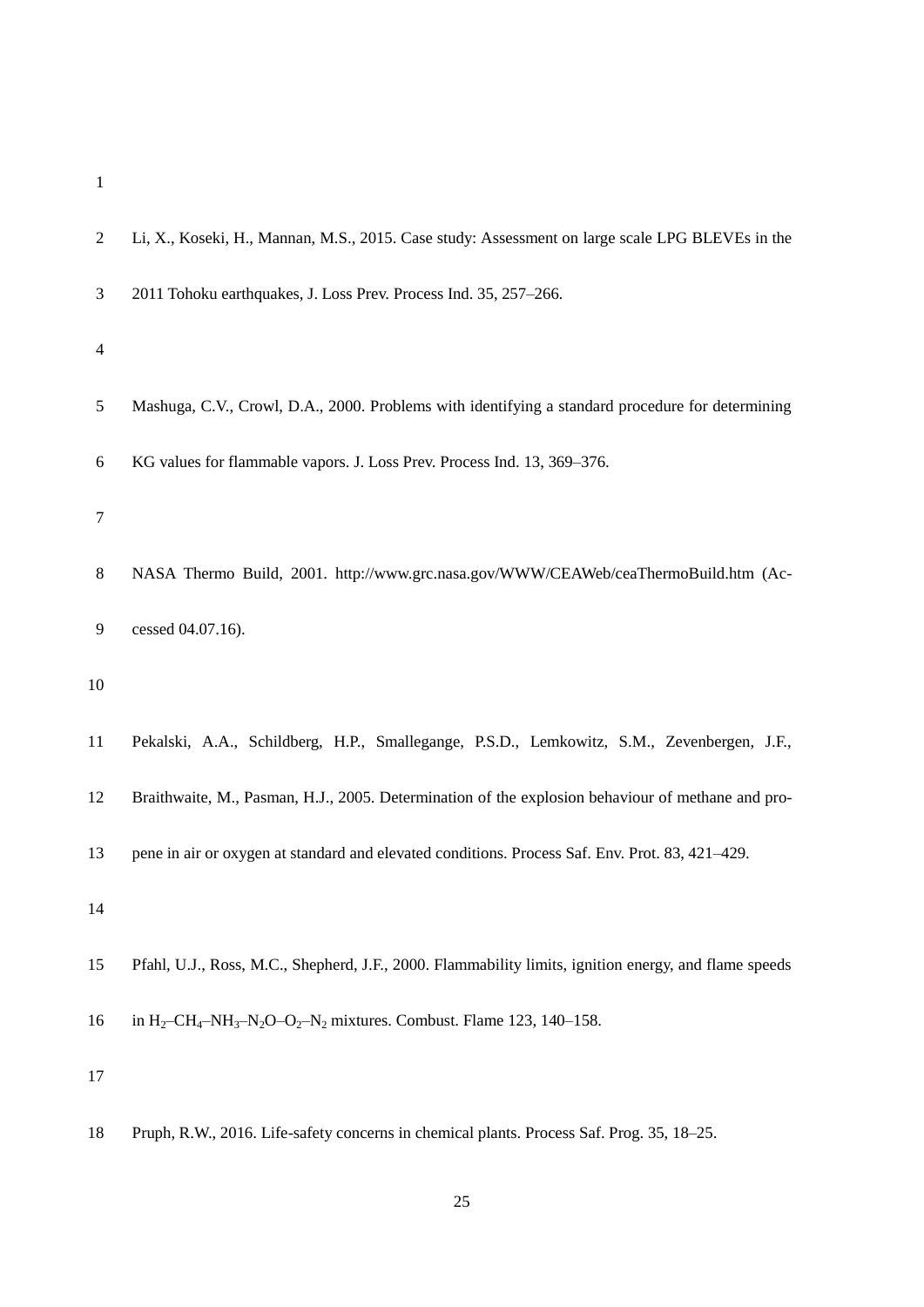| $\overline{c}$ | Razus, D., Brinzea, V., Mitu, M., Oancea, D., 2009. Explosion characteristics of LPG-air mixtures in  |
|----------------|-------------------------------------------------------------------------------------------------------|
| 3              | closed vessels. J. Hazard. Mater. 165, 1248-1252.                                                     |
| 4              |                                                                                                       |
| 5              | Razus, D., Movileanu, C., Brinzea, V., Oancea, D., 2006. Explosion pressures of hydrocarbon-air       |
| 6              | mixtures in closed vessels. J. Hazard. Mater. B135, 58–65.                                            |
| 7              |                                                                                                       |
| 8              | Rowley, J.R., Rowley, R.L., Wilding, W.V., 2010. Experimental determination and re-examination of     |
| 9              | the effect of initial temperature on the lower flammability limit of pure liquids. J. Chem. Eng. Data |
| 10             | 55, 3063-3067.                                                                                        |
| 11             |                                                                                                       |
| 12             | Salzano, E., Cammarota, F., Di Benedetto, A., Di Sarli, V., 2012. Explosion behavior of hydro-        |
| 13             | gen-methane/air mixtures. J. Loss Prev. Process Ind. 25, 443-447.                                     |
| 14             |                                                                                                       |
| 15             | Shebeko, A.Y., Shebeko, Y.N., Zuban, A.V., Navzenya, V.Y., 2013. An experimental investigation of     |
| 16             | an inertization effectiveness of fluorinated hydrocarbons in relation to premixed $H_2-N_2O$ and      |
| 17             | CH <sub>4</sub> -N <sub>2</sub> O flames. J. Loss Prev. Process Ind. 26, 1639–1645.                   |
| 18             |                                                                                                       |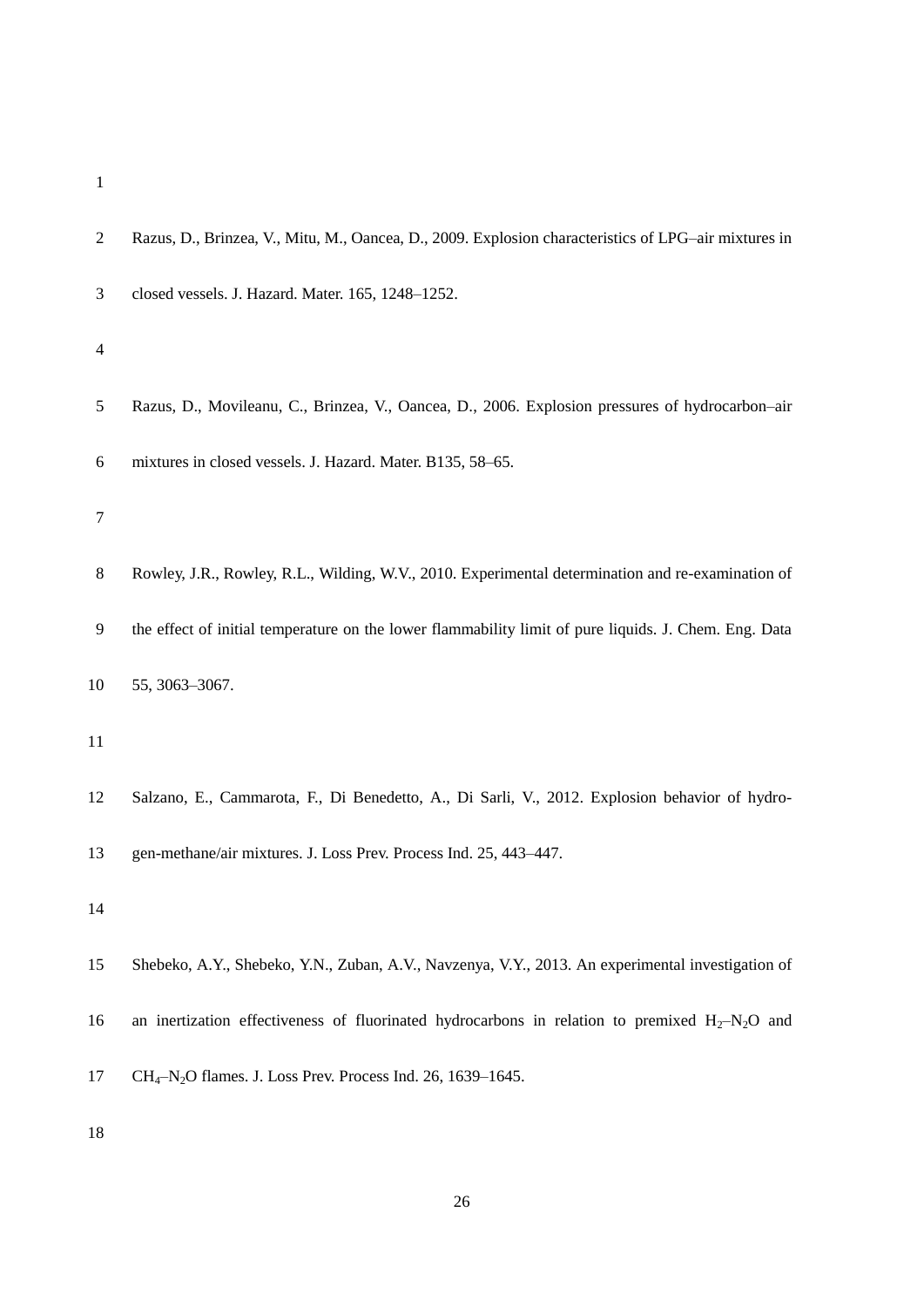| $\mathbf{1}$   | Slovic, P., 2011. The perception of risk, in: Kasperson, R.E., Renn, O., Slovic, P., Brown, H.S., Emel, |
|----------------|---------------------------------------------------------------------------------------------------------|
| $\overline{2}$ | J., Goble, R., Kasperson, J.X., Ratick, S. (Eds.), The social amplification of risk: a conceptual       |
| 3              | framework. Earthscan Publications, London, 232-245.                                                     |
| $\overline{4}$ |                                                                                                         |
| 5              | Sonnemans, P.J.M., Körvers, P.M.W., 2006. Accidents in the chemical industry: are they foreseea-        |
| 6              | ble? J. Loss Prev. Process Ind. 19, 1-12.                                                               |
| 7              |                                                                                                         |
| 8              | Trogler, W.C., 1999. Physical properties and mechanisms of formation of nitrous oxide. Coord.           |
| 9              | Chem. Rev. 187, 303-327.                                                                                |
| 10             |                                                                                                         |
| 11             | U.S. Chemical Safety and Hazard Investigation Board, 2007. Final investigation report: refinery ex-     |
| 12             | plosion and fire.                                                                                       |
| 13             |                                                                                                         |
| 14             | Van den Schoor, F., Verplaetsen, F., 2006. The upper explosion limit of lower alkanes and alkenes in    |
| 15             | air at elevated pressures and temperatures. J. Hazard. Mater. A128, 1-9.                                |
| 16             |                                                                                                         |
| 17             | Wakakura, M., Iiduka, Y., 1999. Trends in chemical hazards in Japan. J. Loss Prev. Process Ind. 12,     |
| 18             | 79-84.                                                                                                  |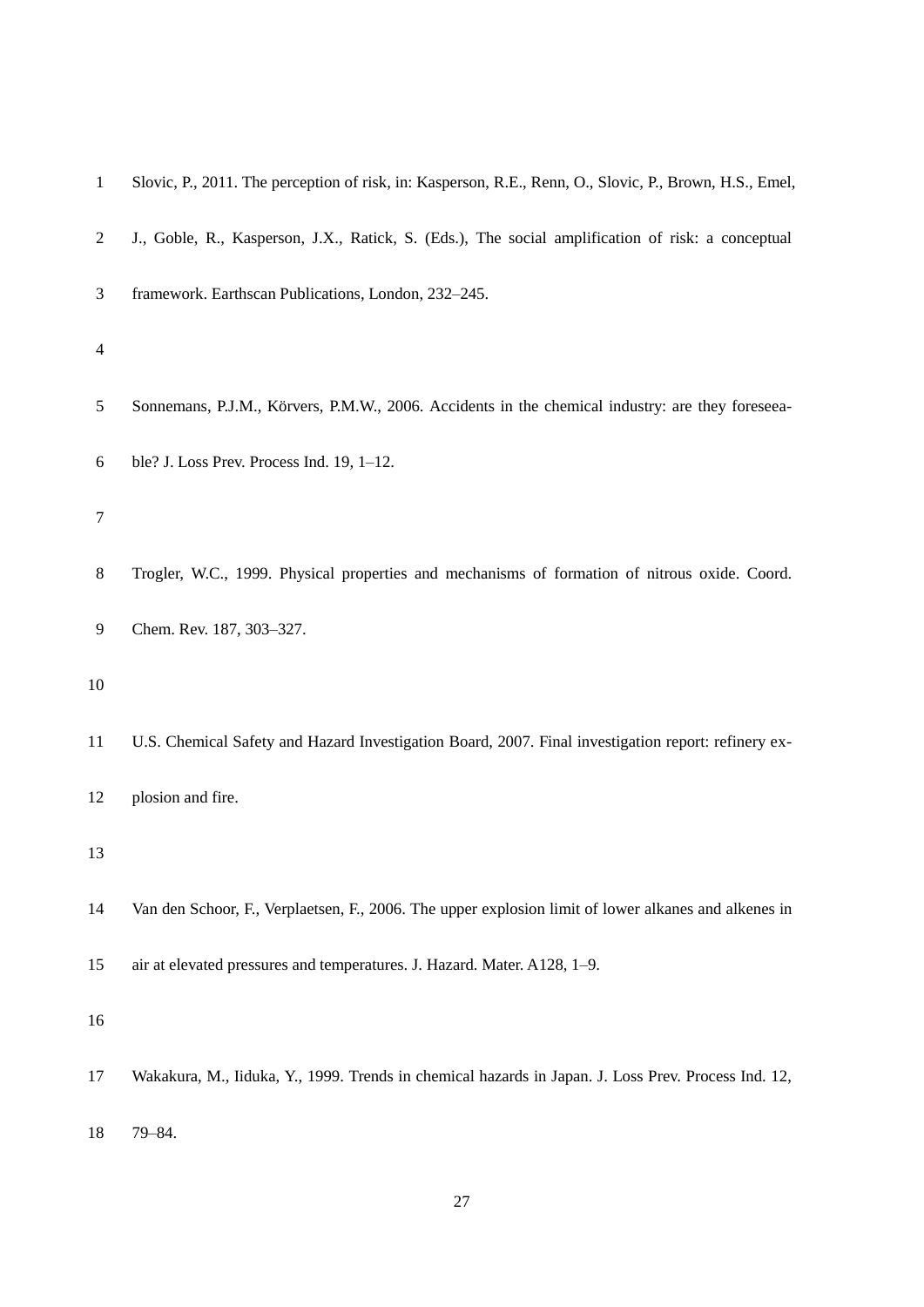| ш |  |
|---|--|
|   |  |

| $\overline{2}$   | Zhang, B., Ng, H.D., 2015. Explosion behavior of methane-dimethyl ether/air mixtures. Fuel 157,                                                                         |
|------------------|-------------------------------------------------------------------------------------------------------------------------------------------------------------------------|
| 3                | $56 - 63$ .                                                                                                                                                             |
| $\overline{4}$   |                                                                                                                                                                         |
| 5                | Zhao, F., Rogers, W.J., Mannan, M.S., 2009. Experimental measurement and numerical analysis of                                                                          |
| $\boldsymbol{6}$ | binary hydrocarbon mixture flammability limits, Process Saf. Env. Prot. 87, 94-104.                                                                                     |
| $\tau$           | <b>Figure captions</b>                                                                                                                                                  |
| $\,8\,$          |                                                                                                                                                                         |
| 9                | Figure 1                                                                                                                                                                |
| 10               | Schematic of the experimental apparatus for the explosion tests.                                                                                                        |
| 11               |                                                                                                                                                                         |
| 12               | Figure 2                                                                                                                                                                |
| 13               | Flowchart of the explosion experiment.                                                                                                                                  |
| 14               |                                                                                                                                                                         |
| 15               | Figure 3                                                                                                                                                                |
| 16               | The observed explosion pressures $(\circ)$ , computed adiabatic pressures (solid curve), and adiabatic                                                                  |
| 17               | flame temperatures (dashed curve) for the stoichiometric $CH_4-C_5H_{12}-N_2O-N_2$ mixtures. The varia-                                                                 |
| 18               | ble $x_{CH4}$ denotes the CH <sub>4</sub> mole fraction in the fuel CH <sub>4</sub> -C <sub>5</sub> H <sub>12</sub> . As described in the text, the N <sub>2</sub> con- |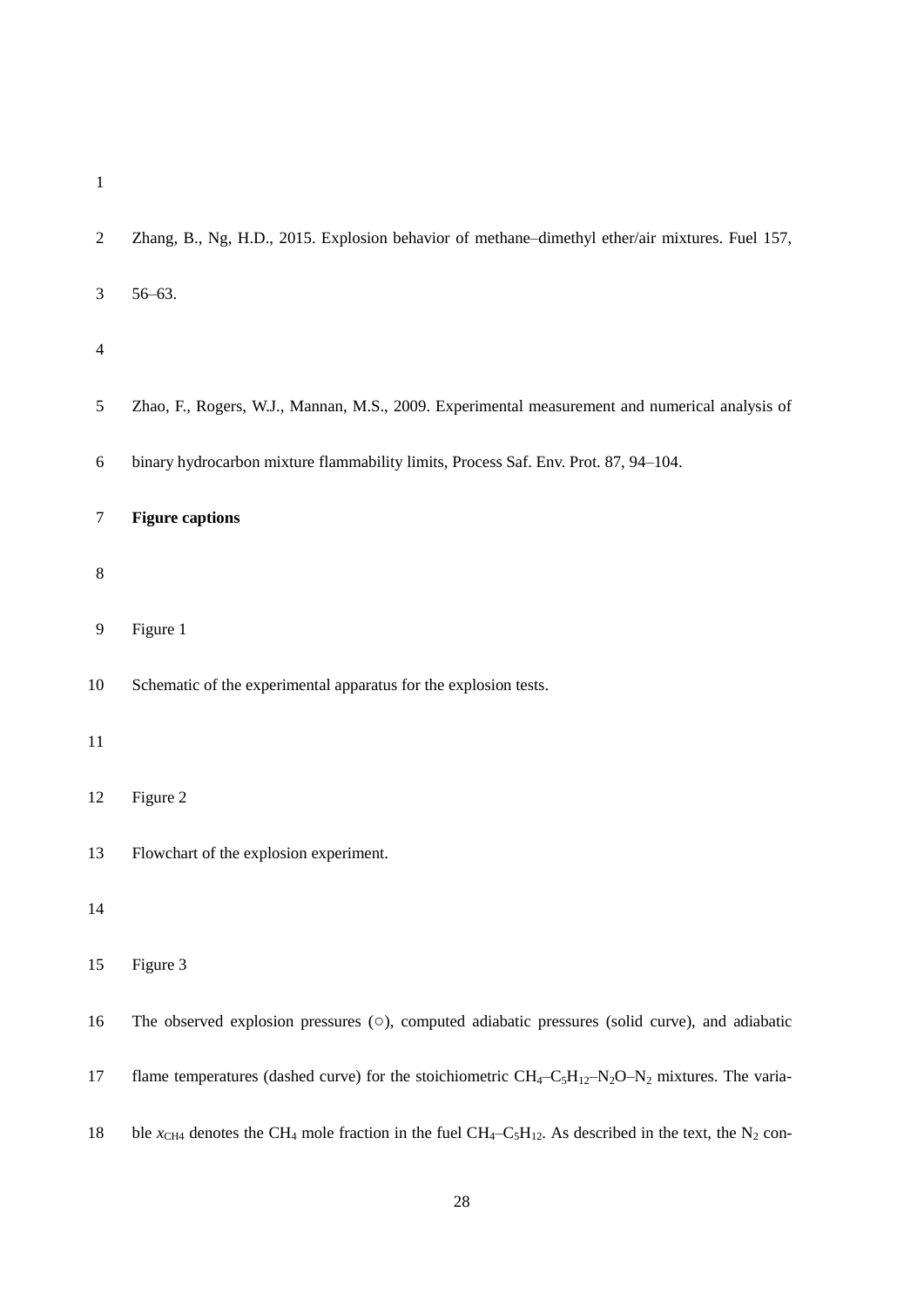1 centration was fixed at 30 vol%.

| ۰<br>I<br>I<br>٠ |  |
|------------------|--|
|                  |  |
|                  |  |
|                  |  |
|                  |  |
|                  |  |

| $\mathfrak{Z}$ | Figure 4                                                                                                                                     |
|----------------|----------------------------------------------------------------------------------------------------------------------------------------------|
| $\overline{4}$ | Values of LFL and AFT for the $C_2H_6-C_4H_{10}-N_2O$ and $C_2H_6-C_4H_{10}-O_2$ mixtures as functions of the                                |
| $\sqrt{5}$     | $C_2H_6$ mole fractions in the fuels. The open and closed symbols denote the LFLs and AFTs, respec-                                          |
| 6              | tively. The square and circle symbols represent the lower-limit $C_2H_0-C_4H_{10}-N_2O$ and                                                  |
| 7              | $C_2H_6-C_4H_{10}-O_2$ mixtures, respectively. The dashed and solid curves are calculated from Eq. (5) for                                   |
| 8              | the lower-limit $C_2H_6-C_4H_{10}-N_2O$ and $C_2H_6-C_4H_{10}-O_2$ mixtures, respectively.                                                   |
| 9              |                                                                                                                                              |
| 10             | Figure 5                                                                                                                                     |
| 11             | Calculated equilibrium compositions for lower-limit $C_2H_0-C_4H_{10}-N_2O$ mixtures. In this figure, only                                   |
| 12             | the main chemical species with mole fractions of $>10^{-6}$ were plotted against $x_{C2H6}$ ( $x_{C2H6}$ = 0: pure                           |
| 13             | $C_4H_{10}$ in N <sub>2</sub> O and $x_{C2H6} = 1.0$ : pure $C_2H_6$ in N <sub>2</sub> O). The solid curve represents the total-product heat |
| 14             | capacity for lower-limit $C_2H_6-C_4H_{10}-N_2O$ mixtures, which is calculated from Eq. (13).                                                |
| 15             |                                                                                                                                              |
| 16             | Figure 6                                                                                                                                     |

- 17 UFL and AFT values for  $C_2H_6-C_4H_{10}-N_2O$  and  $C_2H_6-C_4H_{10}-O_2$  mixtures as a function of the  $C_2H_6$
- 18 mole fraction in the fuels. The open and closed symbols denote the UFLs and AFTs, respectively.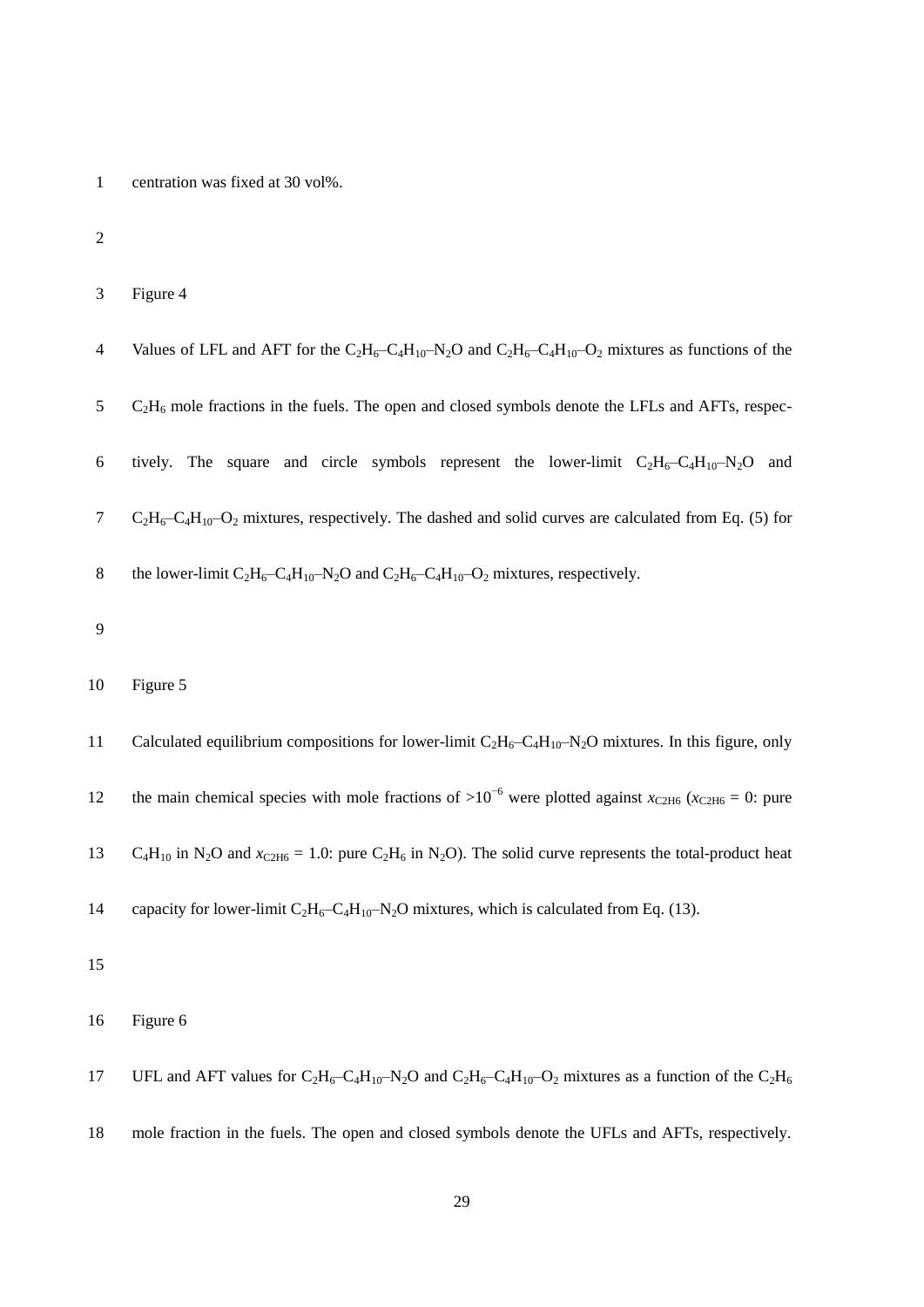1 The lozenge and hexagonal symbols represent the upper-limit  $C_2H_6-C_4H_{10}-N_2O$  and  $2 \text{ } C_2\text{H}_6-\text{C}_4\text{H}_{10}-\text{O}_2$  mixtures, respectively. The dashed and solid curves are calculated from Eq. (6) for 3 the upper-limit  $C_2H_6-C_4H_{10}-N_2O$  and  $C_2H_6-C_4H_{10}-O_2$  mixtures, respectively. Figure 7 6 Calculated equilibrium compositions for upper-limit  $C_2H_6-C_4H_{10}-N_2O$  mixtures. In this figure, only the main chemical species with mole fractions of >10<sup>-6</sup> are plotted against  $x_{C2H6}$  ( $x_{C2H6}$  = 0: pure 8 C<sub>4</sub>H<sub>10</sub> in N<sub>2</sub>O and  $x_{C2H6} = 1.0$ : pure C<sub>2</sub>H<sub>6</sub> in N<sub>2</sub>O). The solid curve represents the total-product heat 9 capacity for upper-limit  $C_2H_6-C_4H_{10}-N_2O$  mixtures, which is calculated from Eq. (13).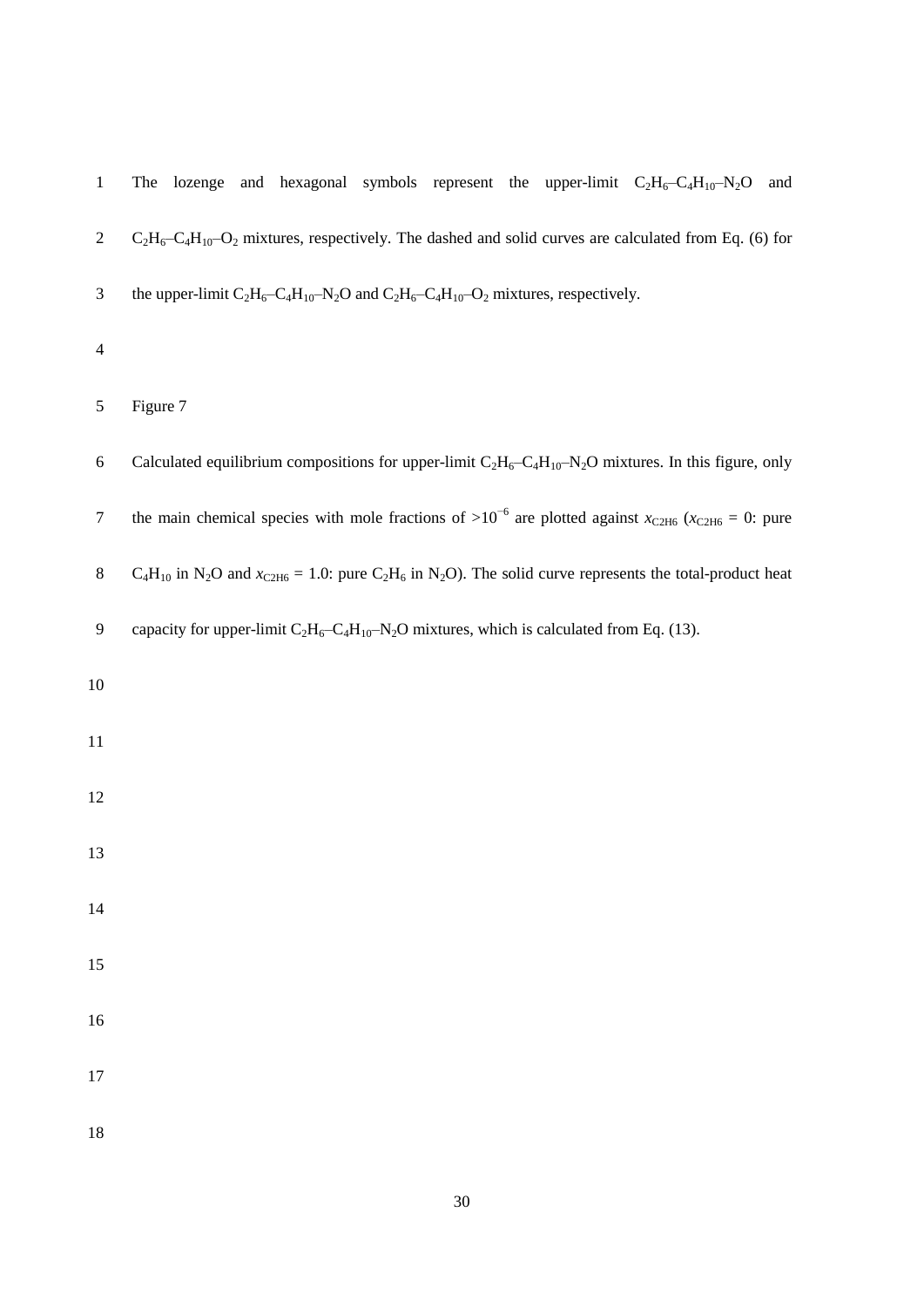| $\mathbf{1}$   |                      |
|----------------|----------------------|
| $\overline{2}$ |                      |
| 3              |                      |
| $\overline{4}$ |                      |
| 5              |                      |
| 6              | <b>Table caption</b> |
| 7              | Table 1              |

Lower and upper flammability limits for the methane–nitrous-oxide mixture.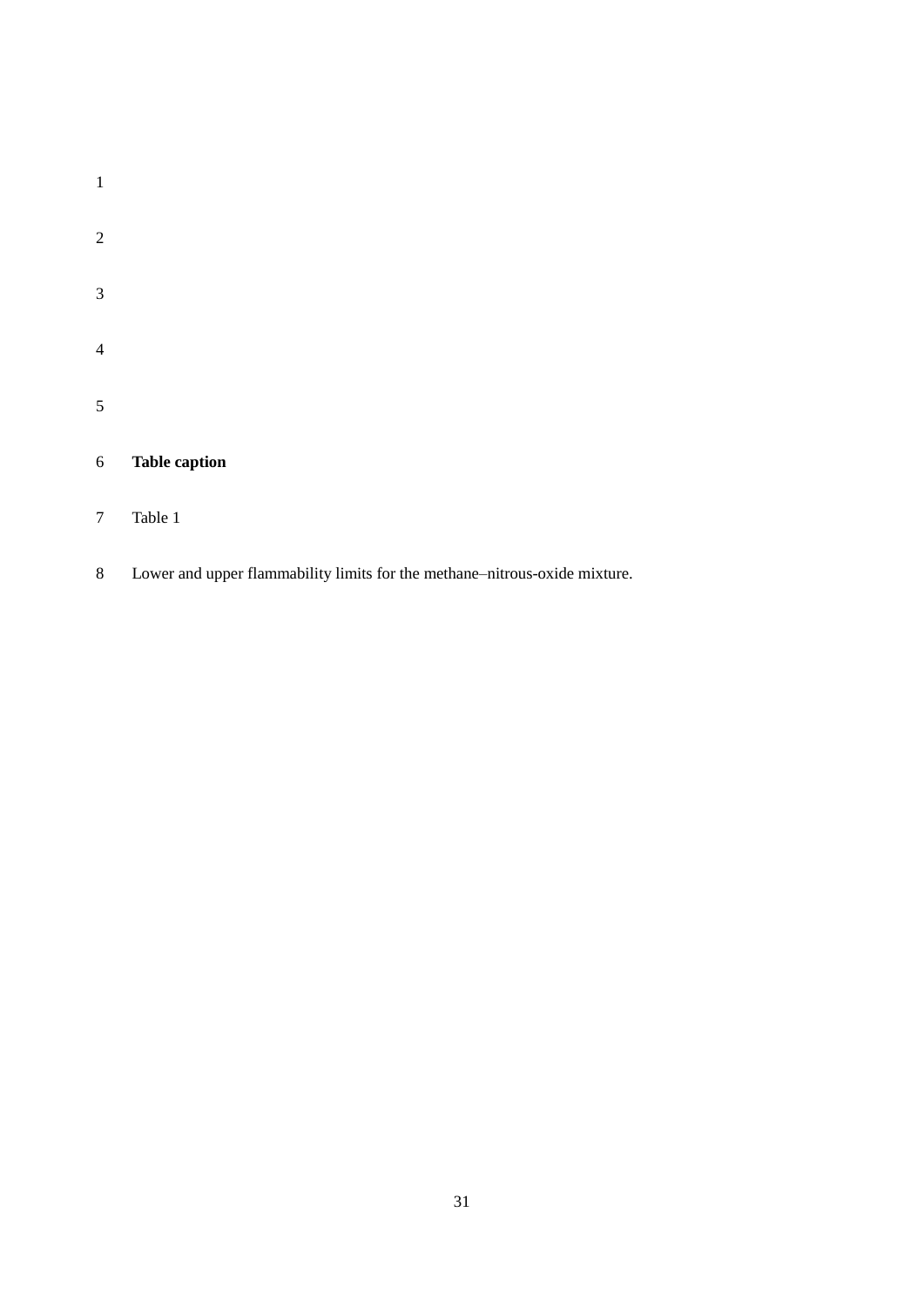|               |           |                     | Shebeko et al., 2013 | Pfahl et al., 2000 | Koshiba et al., 2015 |
|---------------|-----------|---------------------|----------------------|--------------------|----------------------|
| LFL $(vol\%)$ |           |                     | 2.0                  | $2.5 - 3.0$        | 2.5                  |
| $UFL$ (vol%)  |           |                     | 47.0                 | $43 - 50$          | 42.4                 |
| Experimental  | condition | Initial temperature | Ambient temperature  | 295 K              | 293 K                |
|               |           | Initial pressure    | 1 atm                | 100 kPa            | 101.3 kPa            |
|               |           | Ignition energy (J) | -2                   | 8                  | 18                   |
|               |           | Vessel volume (L)   | 4.2                  | 11.25              | 0.94                 |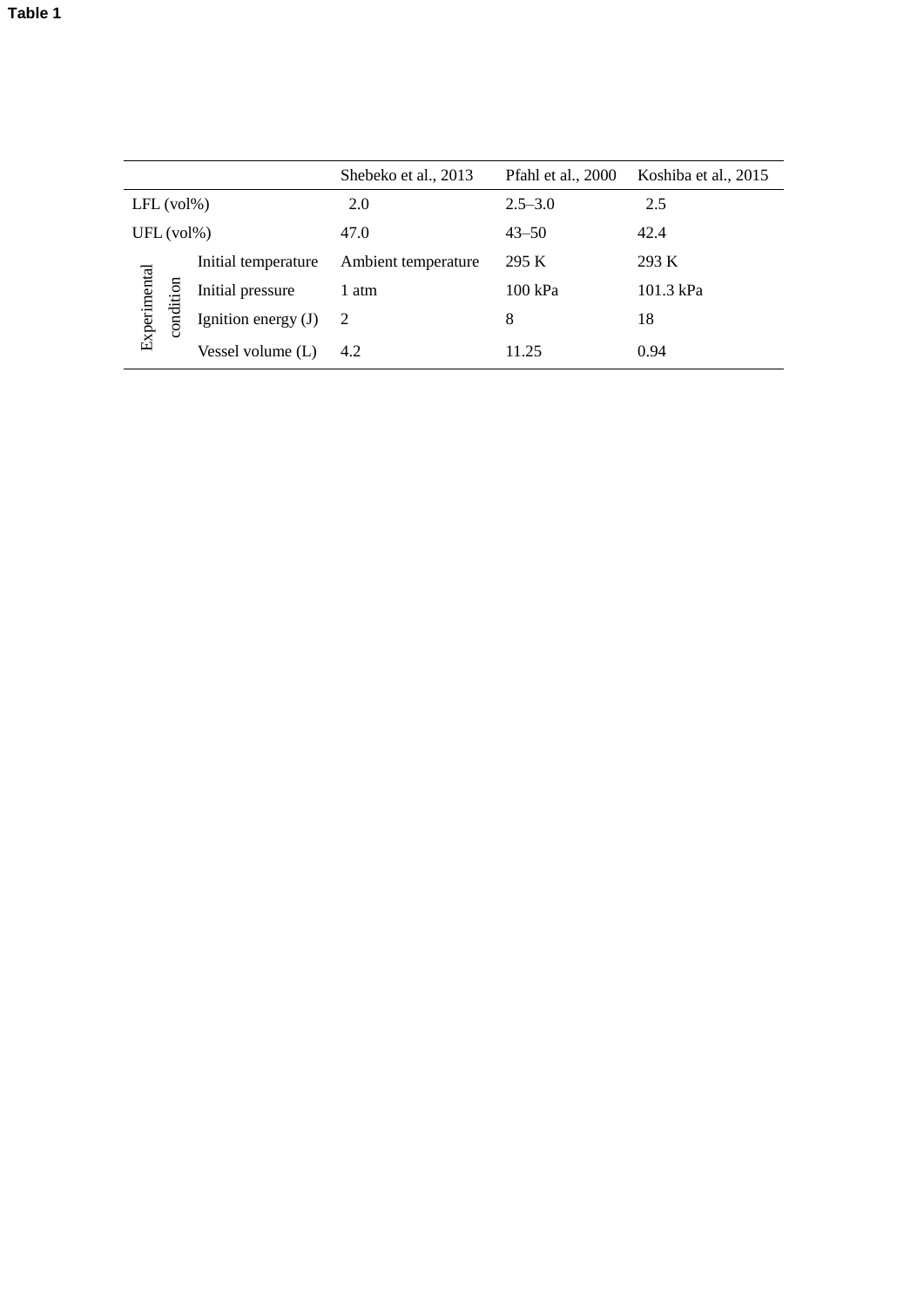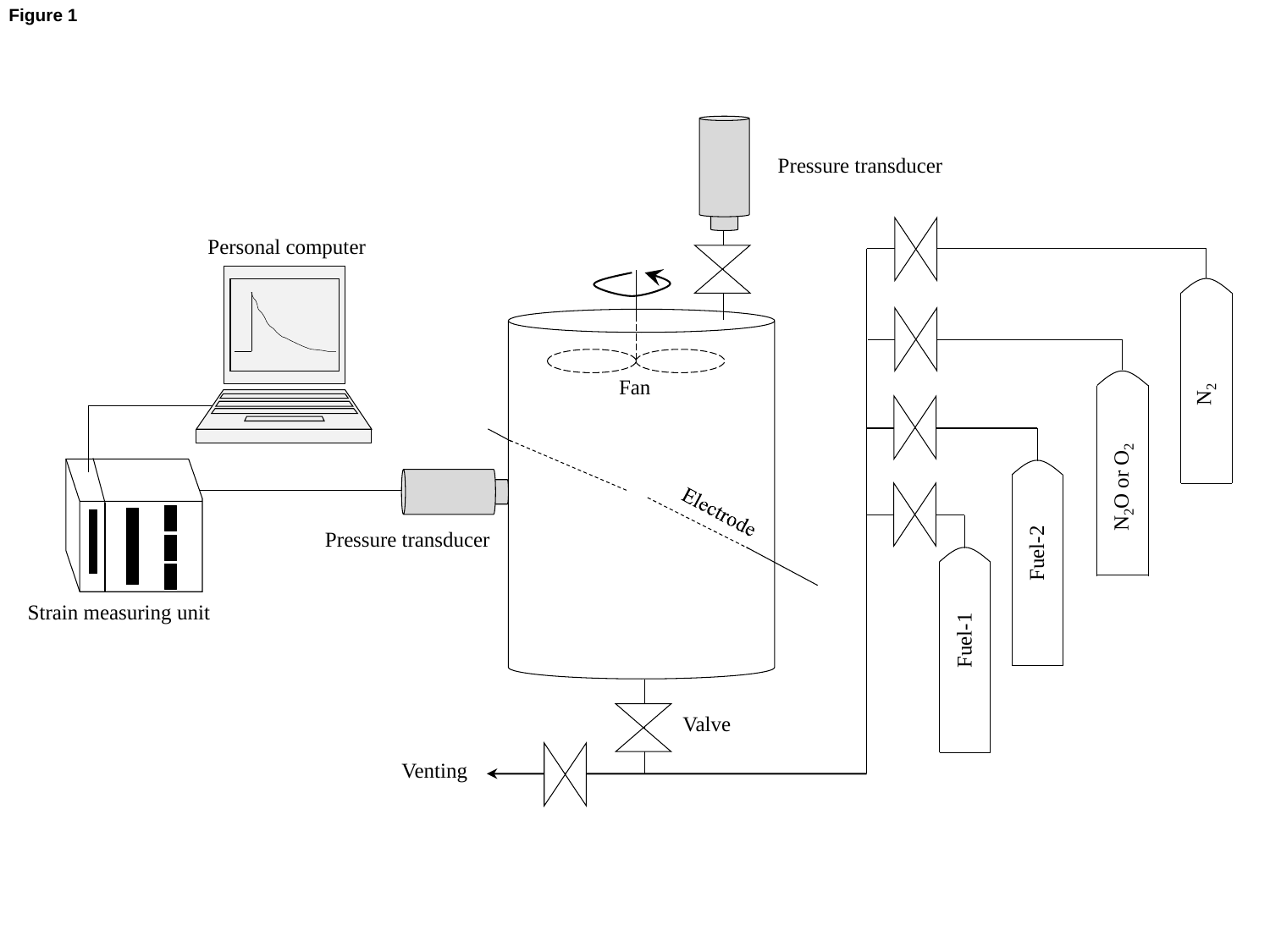

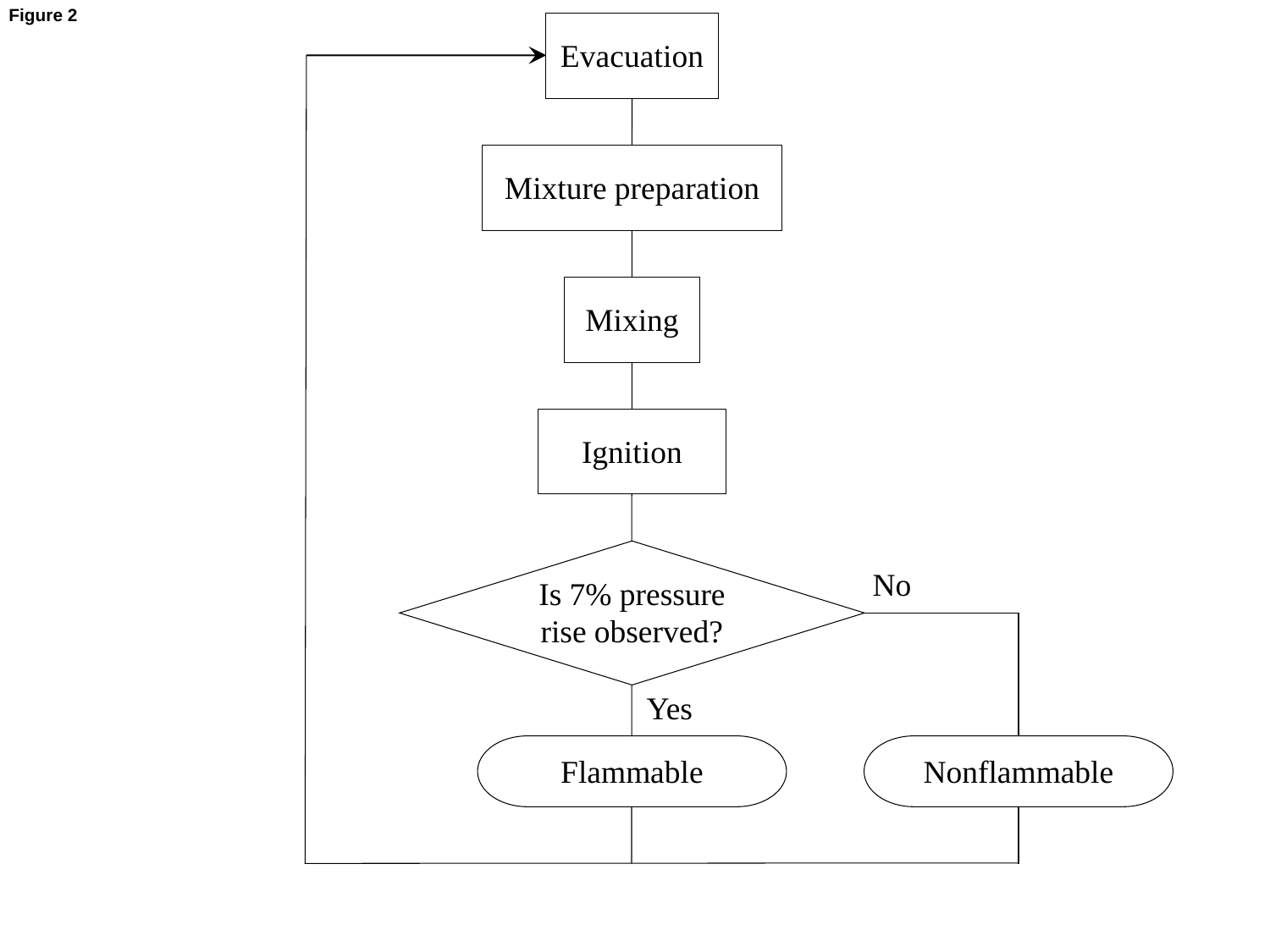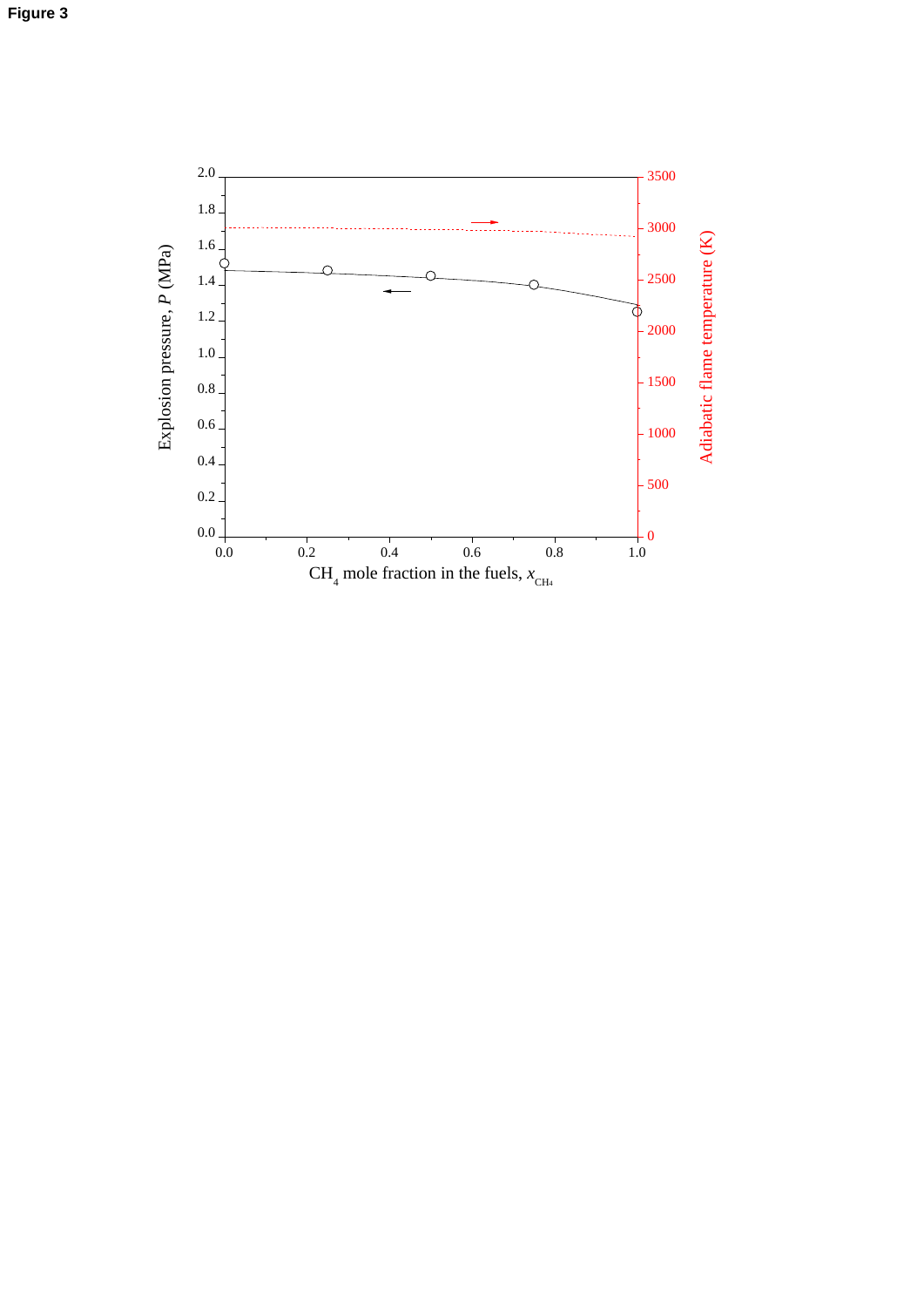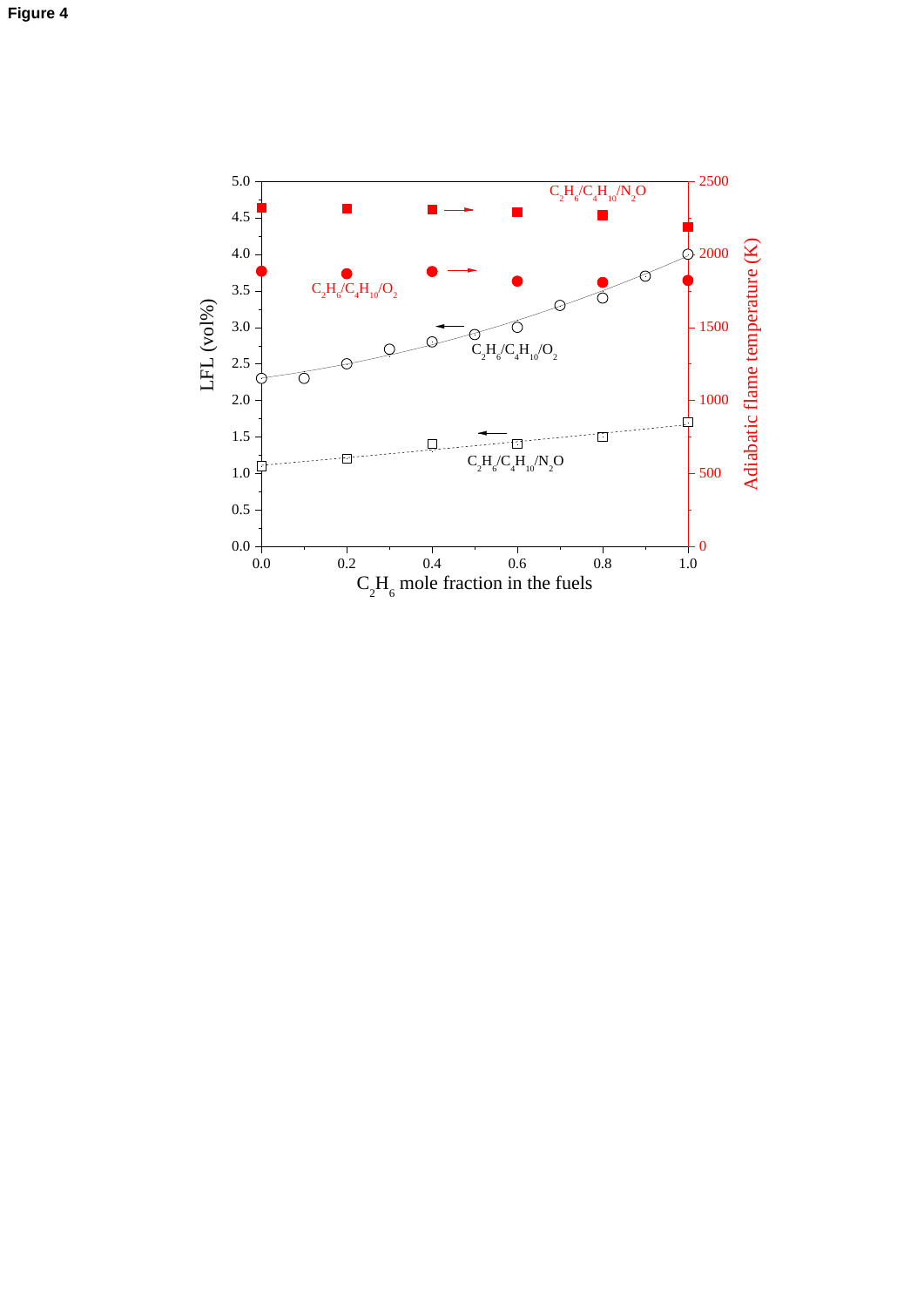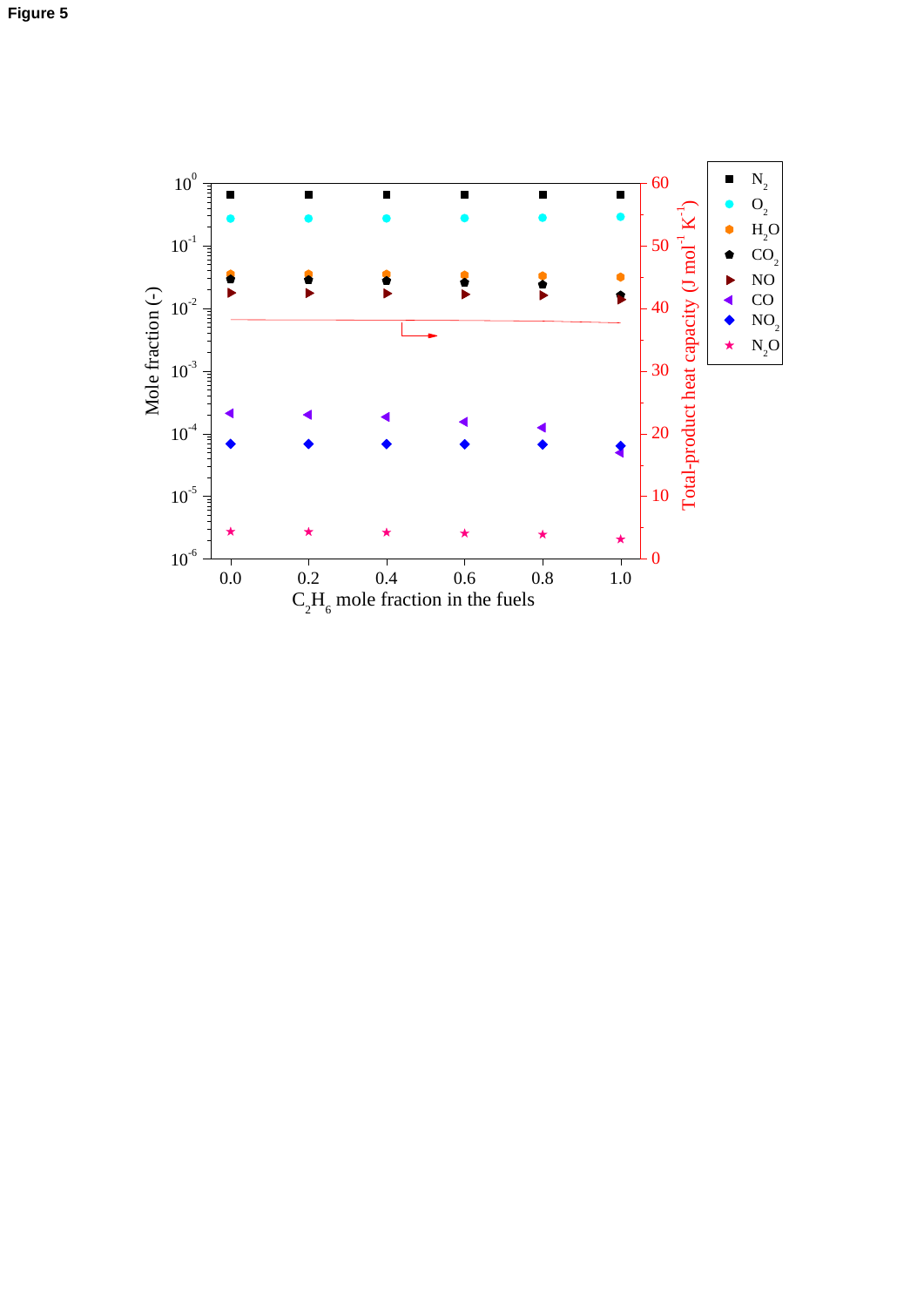